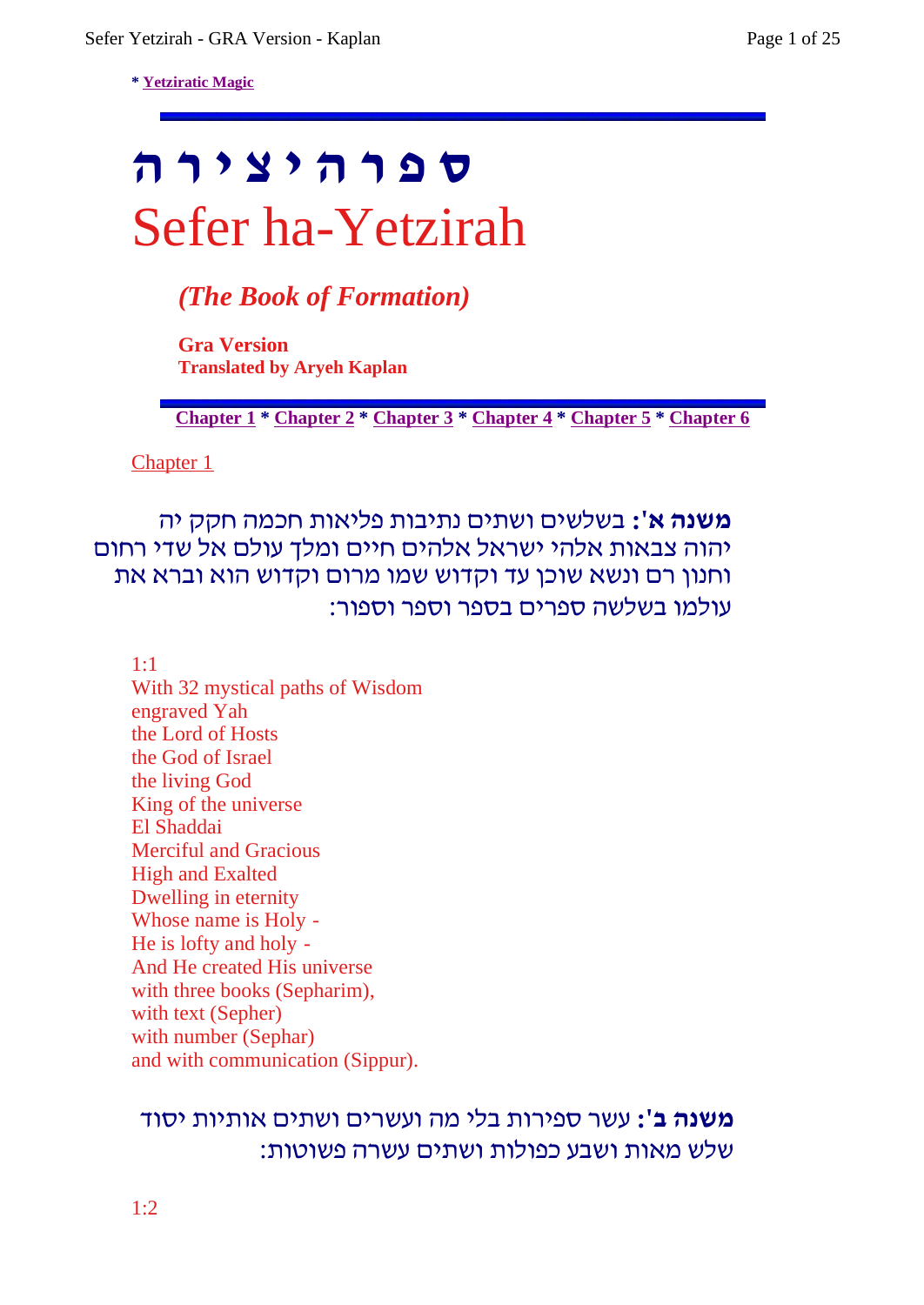Ten Sefirot of Nothingness And 22 Foundation Letters: Three Mothers, Seven Doubles And twelve Elementals.

# **משנה ג':** עשר ספירות בלימה במספר עשר אצבעות חמש כנגד חמש וברית יחיד מכוון באמצע במילת הלשון ובמילת המעור:

1:3

Ten Sefirot of Nothingness in the number of ten fingers five opposite five with a singular covenant precisely in the middle in the circumcision of the tongue and in the circumcision of the membrum.

# **משנה ד':** עשר ספירות בלימה עשר ולא תשע עשר ולא אחת עשרה הבן בחכמה וחכם בבינה בחון בהם וחקור מהם והעמד דבר על בוריו והשב יוצר על מכונו:

1:4

Ten Sefirot of Nothingness ten and not nine ten and not eleven Understand with Wisdom Be wise with Understanding Examine with them and probe from them Make [each] thing stand on its essence And make the Creator sit on His base.

# **משנה ה':** עשר ספירות בלימה מדתן עשר שאין להם סוף עומק ראשית ועומק אחרית עומק טוב ועומק רע עומק רום ועומק תחת עומק מזרח ועומק מערב עומק צפון ועומק דרום אדון יחיד אל מלך נאמן מושל בכולם ממעון קדשו עד עדי עד:

1:5 Ten Sefirot of Nothingness: Their measure is ten which have no end A depth of beginning A depth of end A depth of good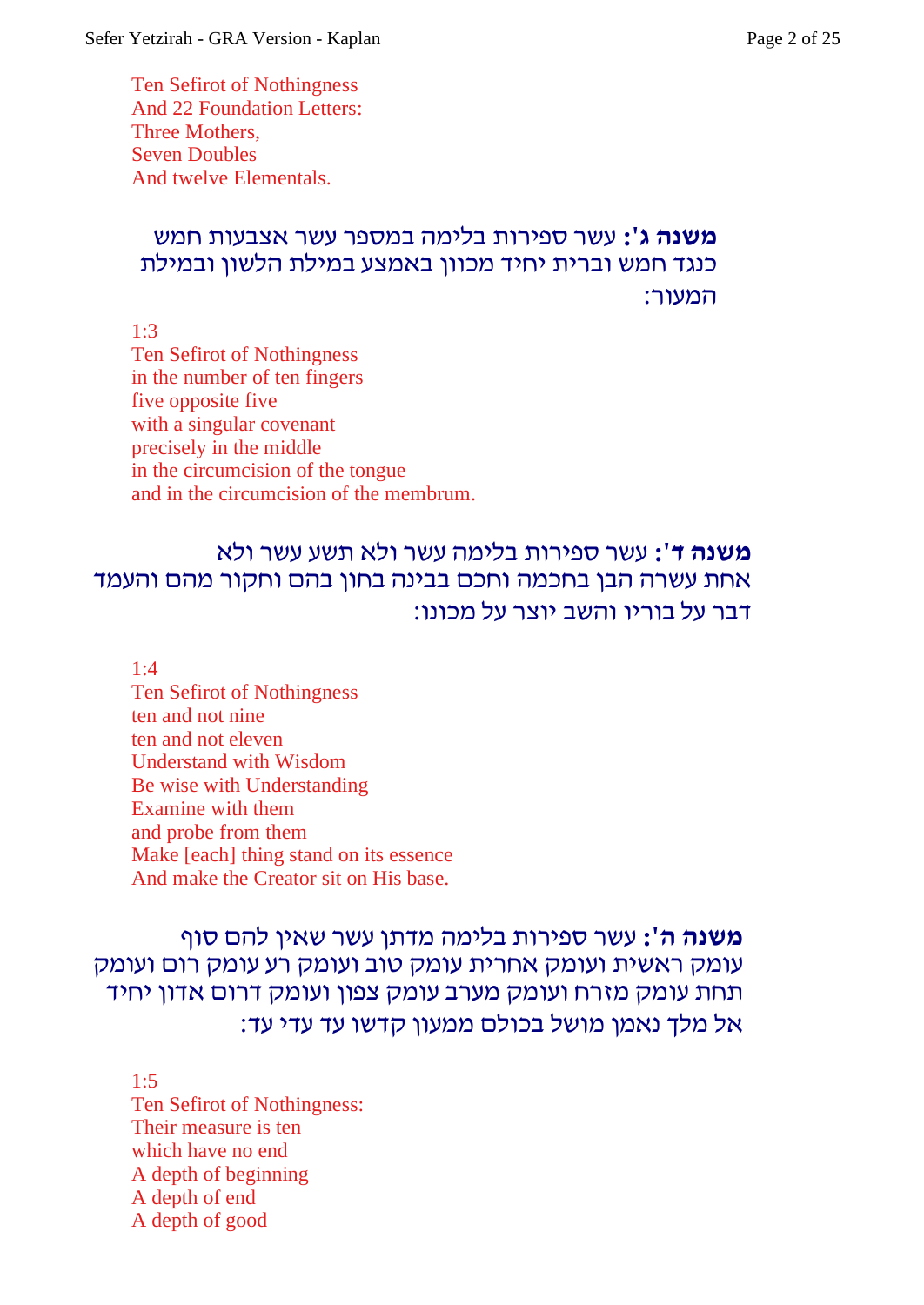A depth of evil A depth of above A depth of below A depth of east A depth of west A depth of north A depth of south The singular Master God faithful King dominates over them all from His holy dwelling until eternity of eternities.

### **משנה ו':** עשר ספירות בלי מה צפייתן כמראה הבזק ותכליתן אין להם קץ ודברו בהן ברצוא ושוב ולמאמרו כסופה ירדופו ולפני כסאו הם משתחוים:

1:6

Ten Sefirot of Nothingness Their vision is like the "appearance of lightning" Their limit has no end And His Word in them is "running and returning" They rush to His saying like a whirlwind And before His throne they prostate themselves.

# **משנה ז'**: עשר ספירות בלימה נעוץ סופן בתחלתן ותחלתן בסופן כשלהבת קשורה בגחלת שאדון יחיד ואין לו שני ולפני אחד מה אתה סופר:

1:7

Ten Sefiroth of Nothingness Their end is imbedded in their beginning and their beginning in their end like a flame in a burning coal For the Master is singular He has no second And before One, what do you count?

### **משנה ח':** עשר ספירות בלימה בלום פיך מלדבר ולבך מלהרהר ואם רץ פיך לדבר ולבך להרהר שוב למקום שלכך נאמר (יחזקאל א') והחיות רצוא ושוב ועל דבר זה נכרת ברית:

1:8 Ten Sefiroth of Nothingness Bridle your mouth from speaking and your heart from thinking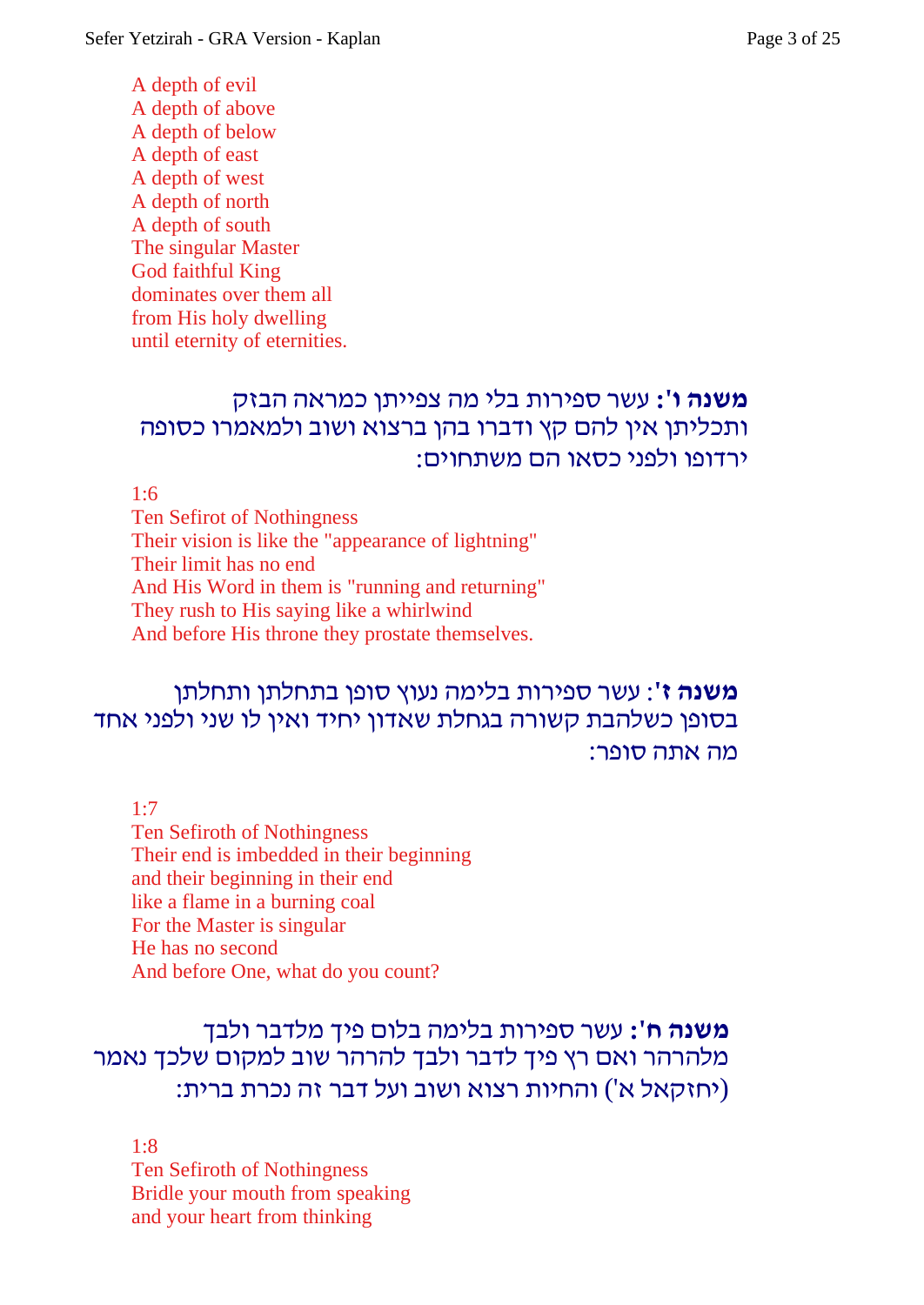And if your heart runs return to the place. It is therefore written, "The Chayot running and returning." (Ezekiel 1:24) Regarding this a covenant was made.

# **משנה ט':** עשר ספירות בלימה אחת רוח אלהים חיים ברוך ומבורך שמו של חי העולמים קול ורוח ודבור והוא רוח הקודש:

1:9

Ten Sefiroth of Nothingness: One is the Breath of the Living God Blessed and benedicted is the name of the Life of Worlds The voice of breath and speech And this is the Holy Breath.

# **משנה י':** שתים רוח מרוח חקק וחצב בה עשרים ושתים אותיות יסוד שלש אמות ושבע כפולות ושתים עשרה פשוטות ורות אחת מהן:

1:10 Two: Breath from Breath. With it He engraved and carved 22 Foundation Letters Three Mothers Seven Doubles

and Twelve Elementals

And one Breath is from them.

# **משנה י"א:** שלש מים מרוח חקק וחצב בהן כ"ב אותיות מתהו ובהו רפש וטיט חקקן כמין ערוגה חצבן כמין חומה סיבבם כמין מעזיבה ויצק עליהם שלג ונעשה עפר שנאמר כי לשלג יאמר הוא ארץ:

1:11 Three: Water from Breath. With it He engraved and carved [22 letters from] chaos and void mire and clay He engraved them like a sort of garden He carved them like a sort of wall He covered them like a sort of ceiling [And He poured snow over them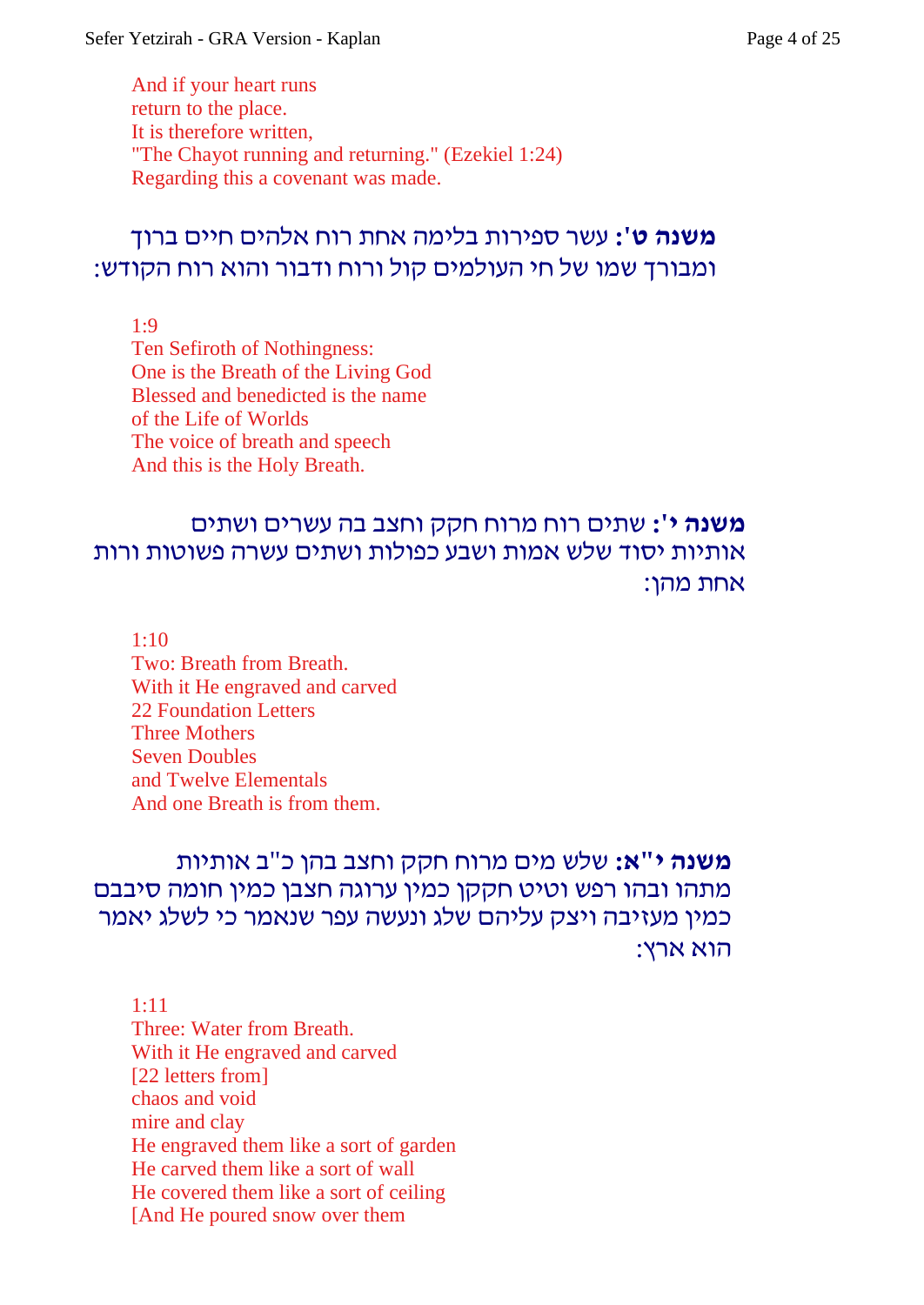and it became dust as it is written "For to snow He said, 'Become earth'" (Job 37:6).]

# **משנה י"ב:** ארבע אש ממים חקק וחצב בה כסא הכבוד שרפים ואופנים וחיות הקודש ומלאכי השרת ומשלשתן יסד מעונו שנאמר עושה מלאכיו רוחות משרתיו אש לוהט:

#### $1.12$

Four: Fire from Water With it He engraved and carved the Throne of Glory Serafim, Ophanim, and holy Chayot and Ministering angels From these three He founded His dwelling as it is written: "He makes His angels of breaths, His ministers of flaming fire" (Psalms 104:4).

**משנה י"ג:** בירר שלש אותיות מן הפשוטות בסוד שלש אמות אמ"ש וקבעם בשמו הגדול וחתם בהם ששה קצוות. חמש רום ופנה למעלה וחתמו ביה"ו. שש חתם תחת ופנה למטה וחתמו בהי"ו. שבע חתם מזרח ופנה לפניו וחתמו בוי"ה. שמונה חתם מערב ופנה לאחריו וחתמו בוה"י. תשע חתם דרום ופנה לימינו וחתמו ביו"ה. עשר חתם צפון ופנה לשמאלו וחתמו בהו"י:

1:13

He chose three letters from among the Elementals [in the mystery of the three Mothers Alef Mem Shin] And He set them in His great Name and with them, He sealed six extremities. Five: He sealed "above" and faced upward and sealed it with Yud Heh Vav. Six: He sealed "below" and faced downward and sealed it with Heh Yud Vav. Seven: He sealed "east" and faced straight ahead and sealed it with Vav Yud Heh. Eight: He sealed "west" and faced backward and sealed it with Vav Heh Yud. Nine: He sealed "south" and faced to the right and sealed it with Yud Vav Heh. Ten: He sealed "north" and faced to the left and sealed it with Heh Vav Yud.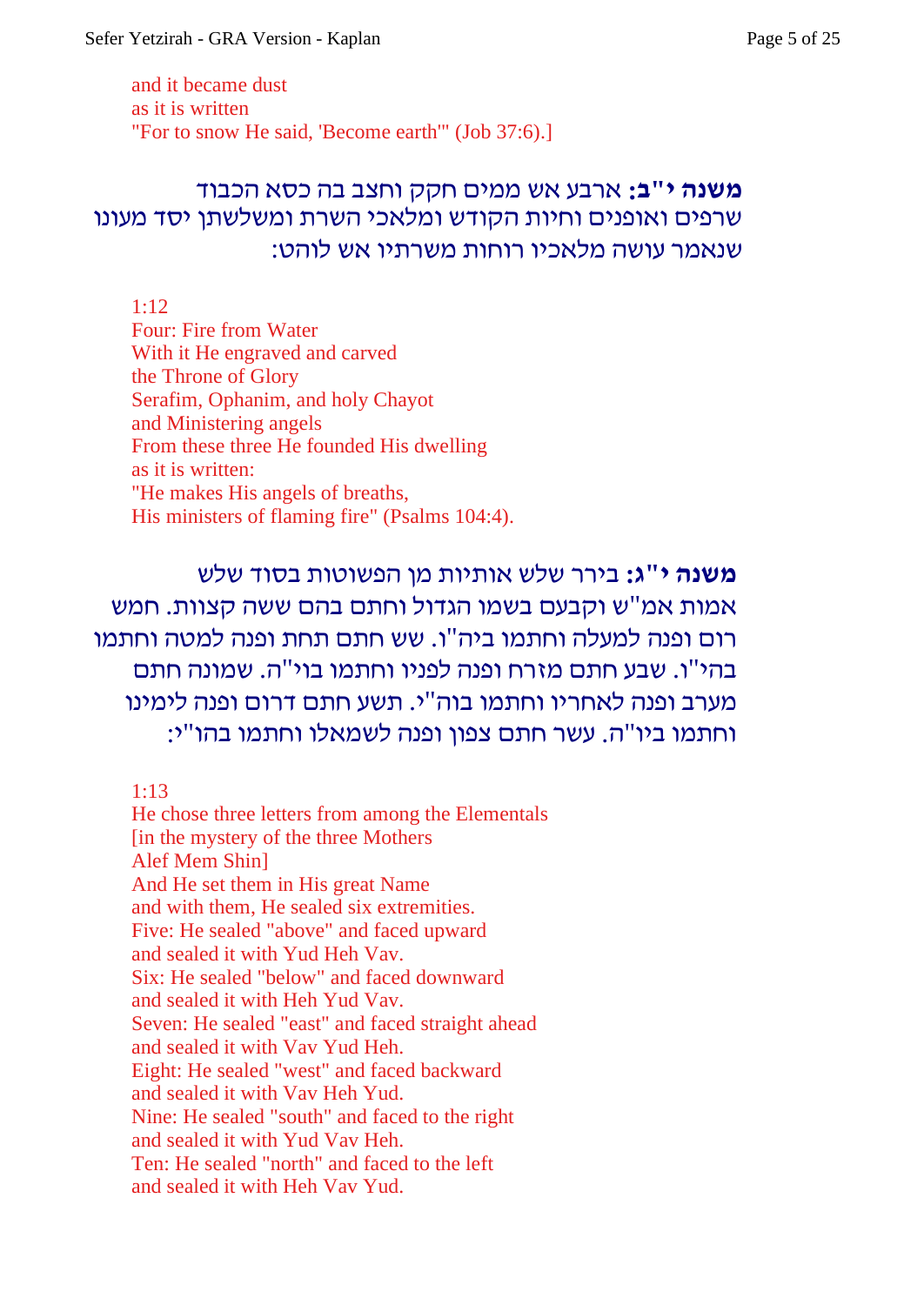### **משנה י"ד:** אלו עשר ספירות בלימה (אחת) רוח אלהים חיים רוח מרוח מים מרוח אש ממים רום ותחת מזרח ומערב צפון ודרום:

1:14

These are the Ten Sefiroth of Nothingness: The Breath of the Living God Breath from Breath Water from Breath Fire from Water Up down east west north south.

Chapter 2

# **משנה א':** עשרים ושתים אותיות יסוד שלש אמות ושבע כפולות ושתים עשרה פשוטות. שלש אמות אמ"ש יסודן כף זכות וכף חובה ולשון חק מכריע בינתים. שלש אמות אמ"ש מ' דוממת ש' שורקת א' אויר רוח מכריע בינתים:

 $2:1$ 

Twenty-two Foundation Letters: Three Mothers Seven Doubles and Twelve Elementals The Three Mothers are Alef Mem Shin Their foundation is a pan of merit a pan of liability and the tongue of decree deciding between them. [Three Mothers, Alef Mem Shin Mem hums, Shin hisses and Alef is the Breath of air deciding between them.]

# **משנה ב':** עשרים ושתים אותיות יסוד חקקן חצבן צרפן שקלן והמירן וצר בהם את כל היצור ואת כל העתיד לצור:

#### 2:2

Twenty-two Foundation letters: He engraved them, He carved them, He permuted them, He weighed them, He transformed them, And with them, He depicted all that was formed and all that would be formed.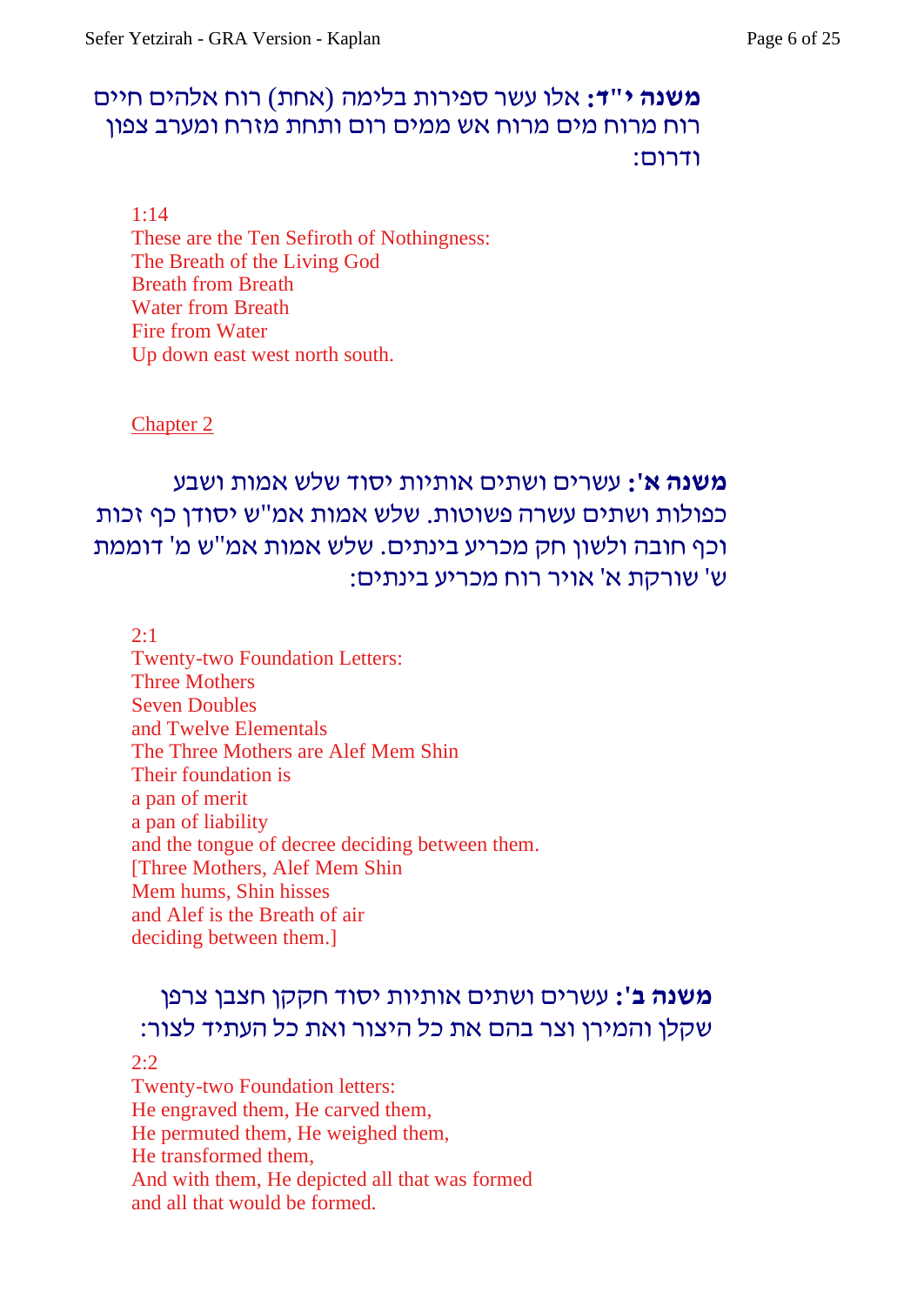# **משנה ג':** עשרים ושתים אותיות יסוד חקקן בקול חצבן ברוח קבען בפה בחמשה מקומות אחה"ע בגרון גיכ"ק בחיך דטלנ"ת בלשון זסשר"ץ בשינים בומ"ף בשפתים:

#### 2:3

Twenty-two Foundation Letters He engraved them with voice He carved them with breath He set them in the mouth In five places Alef Chet Heh Eyin in the throat Gimel Yud Kaf Kuf in the palate Dalet Tet Lamed Nun Tav in the tongue Zayin Samekh Shin Resh Tzadi in the teeth Bet Vav Mem Peh in the lips.

# **משנה ד**': עשרים ושתים אותיות יסוד קבען בגלגל כמין חומה ברל"א שערים וחוזר הגלגל פנים ואחור וסימן לדבר אין בטובה למעלה מענג ואין ברעה למטה מנגע:

 $2:4$ 

Twenty-two Foundation Letters: He placed them in a circle like a wall with 231 Gates. The circle oscillates back and forth. A sign for this is: There is nothing in good higher than Delight (ONeG) There is nothing in evil lower than Plague (NeGA).

# **משנה ה':** כיצד צרפן שקלן והמירן א' עם כולם וכולם עם א' ב' עם כולם וכולם עם ב' וחוזרות חלילה ונמצאות ברל"א שערים ונמצא כל היצור וכל הדבור יוצא משם אחד:

2:5 How? He permuted them, weighed them, and transformed them, Alef with them all and all of them with Alef, Bet with them all and all of them with Bet. They repeat in a cycle and exist in 231 Gates. It comes out that all that is formed and all that is spoken emanates from one Name.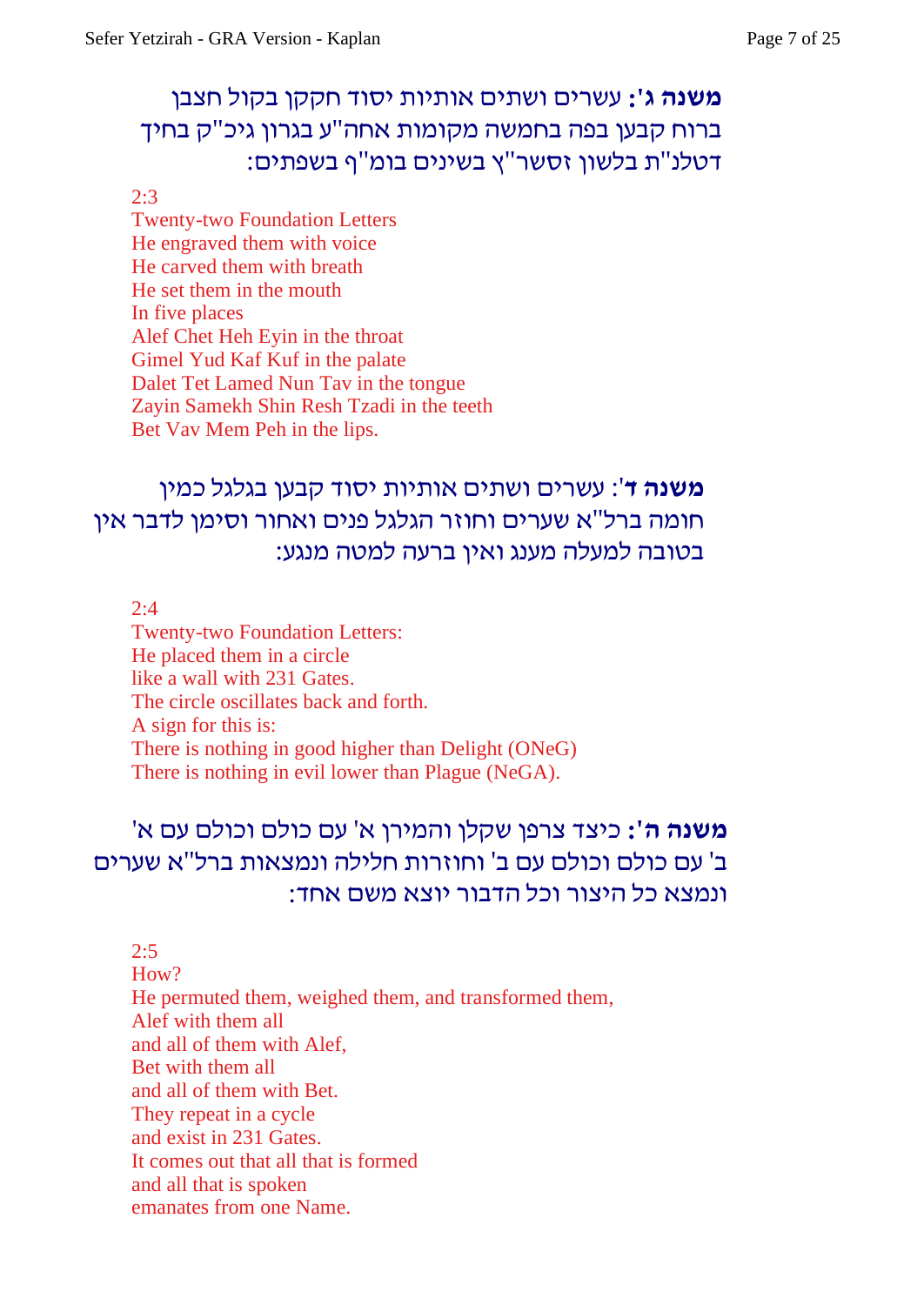# **משנה ו':** יצר ממש מתהו ועשה את אינו ישנו וחצב עמודים גדולים מאויר שאינו נתפש וזה סימן א' עם כולם וכולם עם א' צופה וממיר ועשה את כל היצור ואת כל הדיבור שם אחד וסימן לדבר עשרים ושתים חפצים בגוף אחד:

### 2:6

He formed substance out of chaos and made nonexistence into existence He carved great pillars from air that cannot be grasped. This is a sign [Alef with them all, and all of them with Alef] He foresees, transforms and makes all that is formed and all that is spoken: one Name. A sign for this thing: Twenty-two objects in a single body.

### Chapter 3

# **משנה א':** שלש אמות אמ"ש יסודן כף זכות וכף חובה ולשון חק מכריע בינתים:

 $3.1$ 

Three Mothers: Alef Mem Shin Their foundation is a pan of merit a pan of liability and the tongue of decree deciding between them.

### **משנה ב':** שלש אמות אמ"ש סוד גדול מופלא ומכוסה וחתום בשש טבעות ויצאו מהם אויר מים אש ומהם נולדו אבות ומאבות תולדות:

 $3.2$ 

Three Mothers: Alef Mem Shin A great, mystical secret covered and sealed with six rings And from them emanated air, water and fire And from them are born Fathers, and from the Fathers, descendents.

**משנה ג':** שלש אמות אמ"ש חקקן חצבן צרפן שקלן והמירן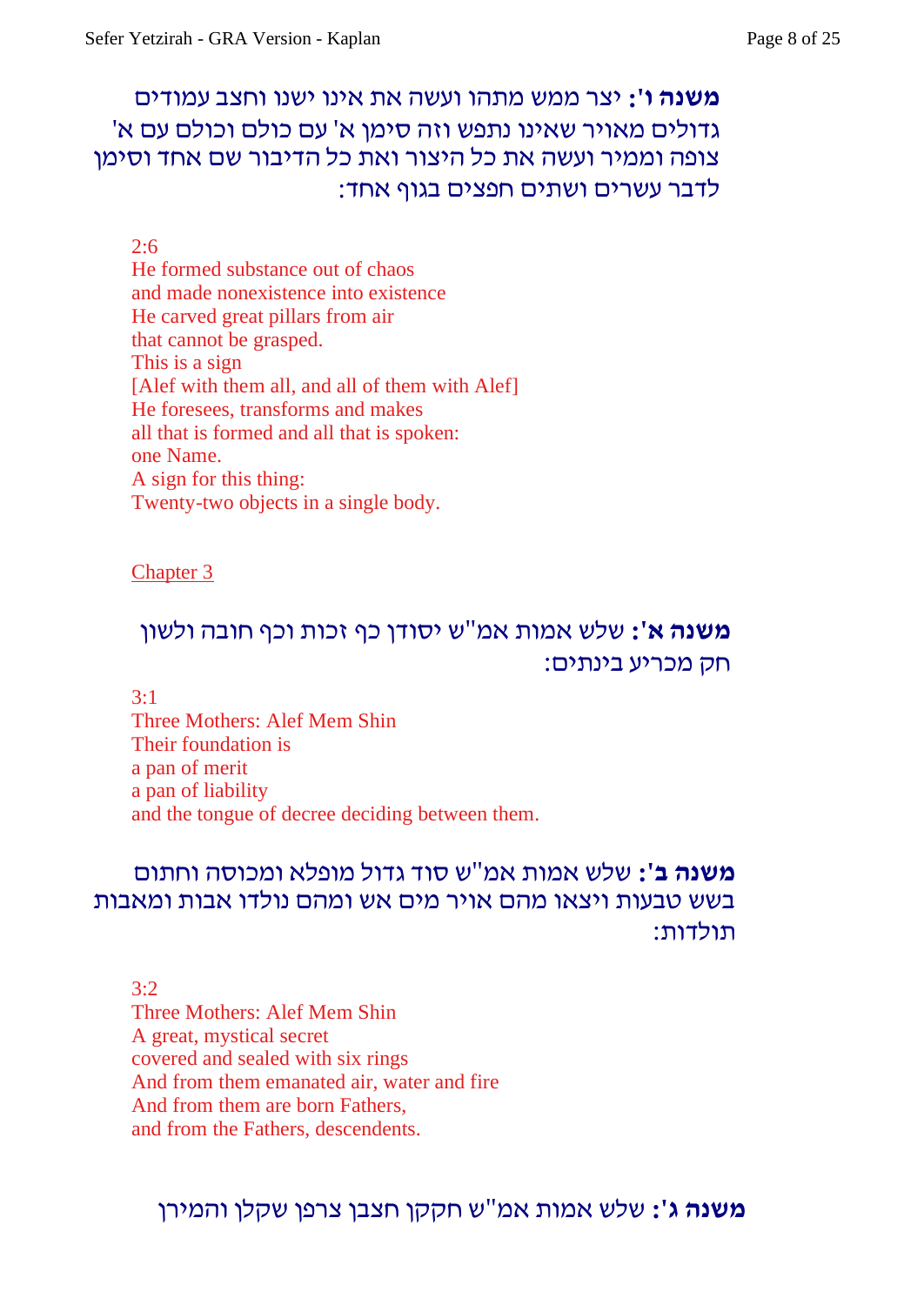# וצר בהם שלש אמות אמ"ש בעולם ושלש אמות אמ"ש בשנה ושלש אמות אמ"ש בנפש זכר ונקבה:

#### 3:3

Three Mothers: Alef Mem Shin He engraved them, He carved them, He permuted them, He weighed them, And with them He depicted Three Mothers AMSh in the Universe, Three Mothers AMSh in the Year, Three Mothers AMSh in the Soul, male and female.

### **משנה ד':** שלש אמוש אמ"ש בעולם אויר מים אששמים נבראו מאש וארץ נבראת ממים ואויר מרוח מכריע בינתים:

#### 3:4

Three Mothers, AMSh, in the Universe are air, water, fire. Heaven was created from fire Earth was created from water And air from Breath decides between them.

# **משנה ה':** שלוש אמות אמ"ש בשנה חום קור ורויה. חום נברא מאש קור נברא ממים ורויה מרוח מכריע בינתים:

#### 3:5

Three Mothers AMSh in the Year are the hot the cold and the temperate. The hot is created from fire The cold is created from water And the temperate, from Breath, decides between them.

# **משנה ו':** שלוש אמות אמ"ש בנפש זכר ונקבה ראש ובטן וגויה. ראש נברא מאש ובטן נברא ממים וגויה מרוח מכריע בינתים:

3:6 Three Mothers AMSh in the Soul, male and female, are the head, belly, and chest. The head is created from fire,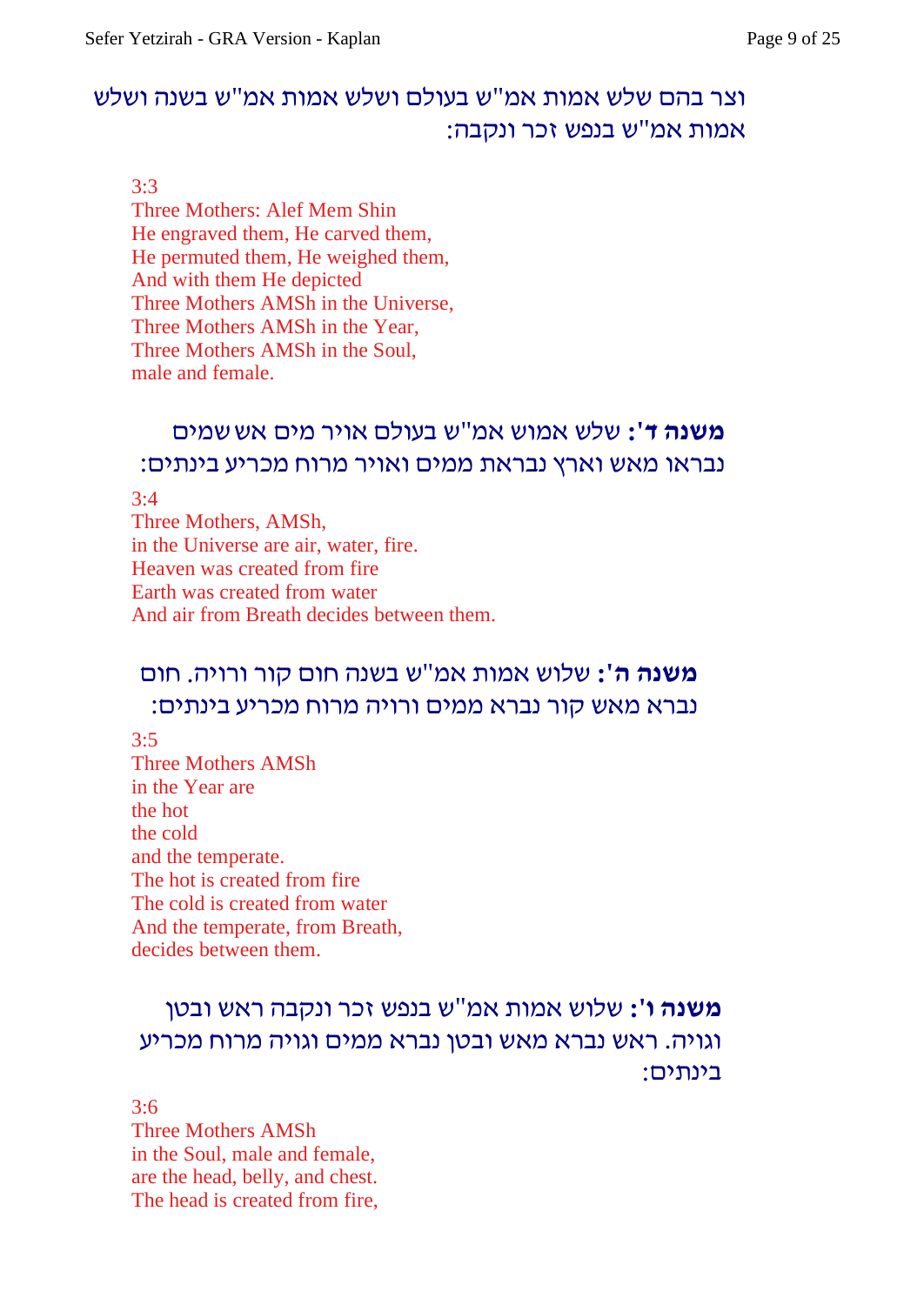The belly is created from water and the chest, from breath, decides between them.

# **משנה ז':** *(בבא <sup>א</sup>')* המליך אות א' ברוח וקשר לו כתר וצרפן זה בזה וצר בהם אויר בעולם ורויה בשנה וגויה בנפש זכר באמ"ש ונקבה באש"ם:

3:7

He made the letter Alef king over Breath And He bound a crown to it And He combined them one with another And with them He formed Air in the Universe The temperate in the Year And the chest in the Soul: The male with AMSh And the female with AShM.

# **משנה ח**': *(בבא <sup>ב</sup>')* המליך אות מ' במים וקשר לו כתר וצרפן זה בזה וצר בהם ארץ בעולם וקור בשנה ובטן בנפש זכר במא"ש ונקבה במש"א:

3:8

He made Mem king over water And He bound a crown to it And He combined one with another And with them He formed Earth in the Universe Cold in the Year And the belly in the Soul: The male with MASh And the female with MShA.

# **משנה ט':** *(בבא <sup>ג</sup>')* המליך אות ש' באש וקשר לו כתר וצרפן זה בזה וצר בהם (אש) שמים בעולם וחום בשנה וראש בנפש זכר בשא"ם ונקבה בשמ"א:

3:9

He made Shin king over fire And He bound a crown to it And He combined one with another And with them He formed Heaven in the Universe Hot in the Year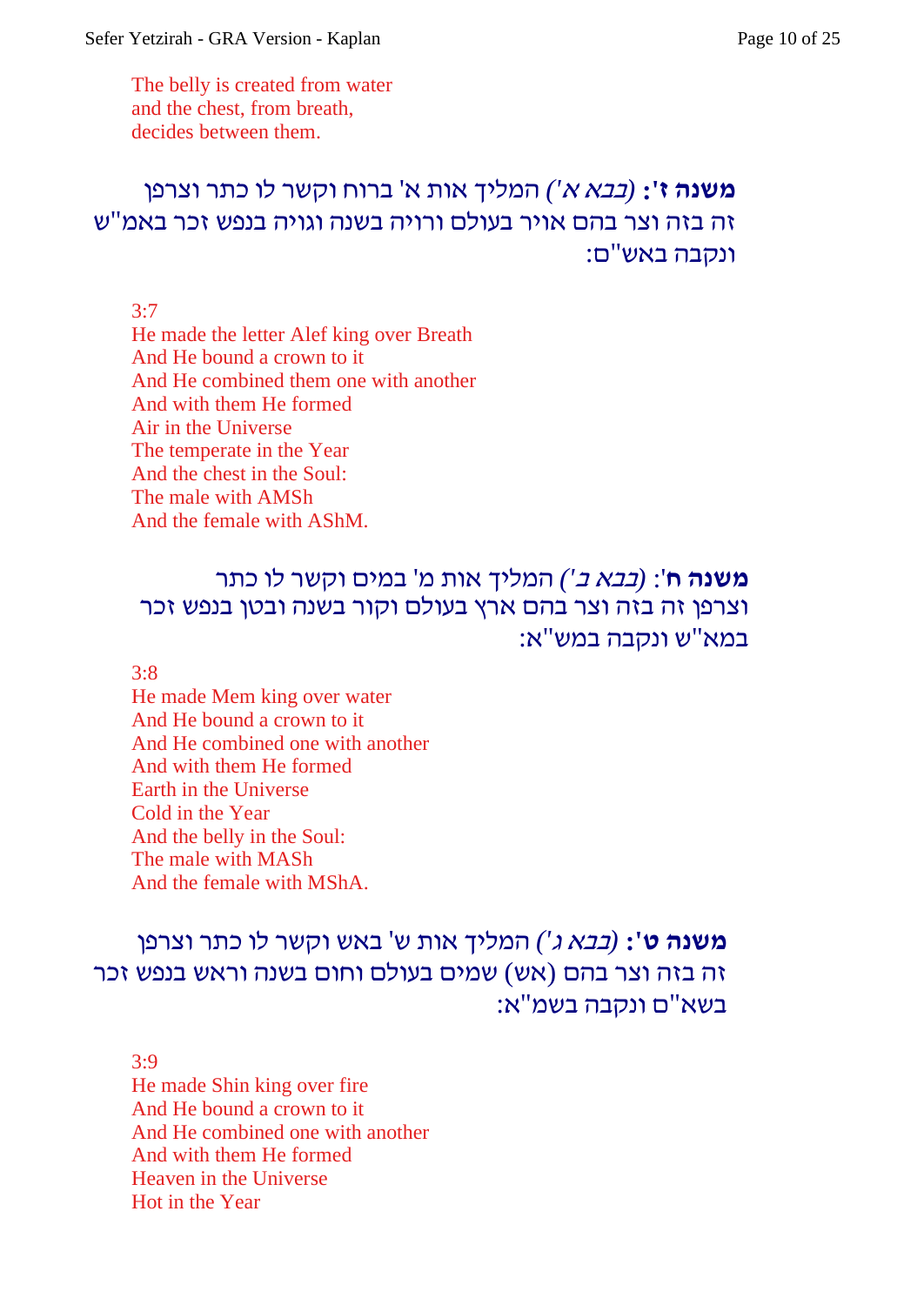And the head in the Soul: The male with ShAM And the female with ShMA.

#### Chapter 4

# **משנה א':** שבע כפולות בג"ד כפר"ת מתנהגות בשתי לשונות ב"ב, ג"ג, ד"ד, כ"כ, פ"פ, ר"ר, ת"ת. תבנית רך וקשה גבור וחלש:

4:1

Seven Doubles: Bet, Gimel, Dalet, Kaf, Peh, Resh, Tav. They direct themselves with two tongues Bet-Bhet, Gimel-Ghimel, Dalet-Dhalet, Kaf-Khaf, Peh-Pheh, Resh-Rhesh, Tav-Thav, A structure of soft and hard, strong and weak.

# **משנה ב':** שבע כפולות בג"ד כפר"ת יסודן חכמה עושר זרע חיים ממשלה שלום וחן:

4:2

Seven Doubles: BGD KPRT Their foundation is Wisdom, Wealth, Seed, Life, Dominance, Peace and Grace.

### **משנה ג**': שבע כפולות בג"ד כפר"ת בדבור ובתמורה תמורת חכמה אולת תמורת עושר עוני תמורת זרע שממה תמורת חיים מות תמורת ממשלה עבדות תמורת שלום מלחמה תמורת חן כיעור:

4:3

Seven Doubles: BGD KPRT in speech and in transposition. The transpose of Wisdom is Folly The transpose of Wealth is Poverty The transpose of Seed is Desolation The transpose of Life is Death The transpose of Dominance is Subjugation The transpose of Peace is War The transpose of Grace is Ugliness.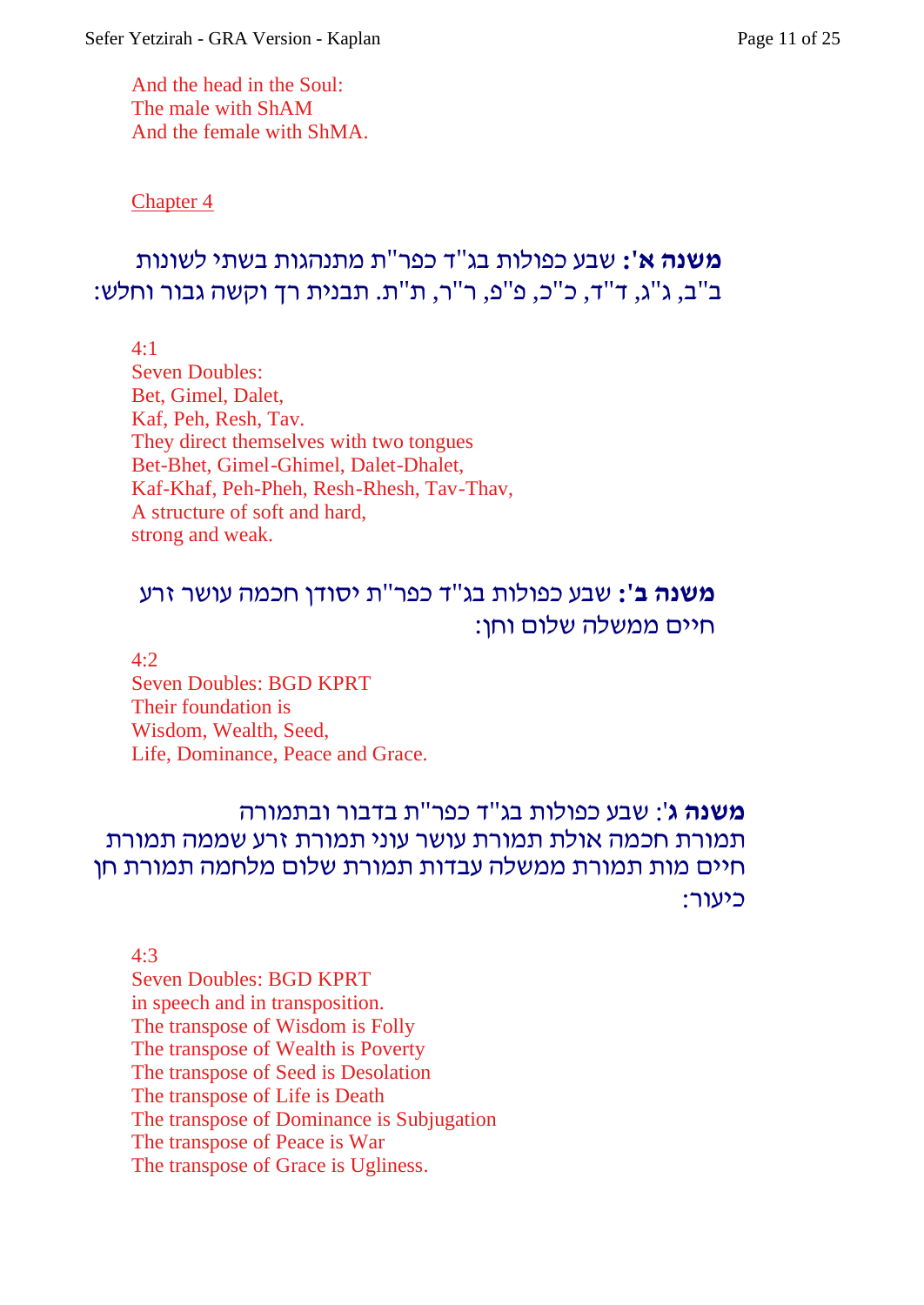### **משנה ד':** שבע כפולות בג"ד כפר"ת מעלה ומטה מזרח ומערב צפון ודרום והיכל הקודש מכוון באמצע והוא נושא את כולם:

4:4 Seven Doubles: BGD KPRT Up and Down East and West North and South And the Holy Palace precisely in the center and it supports them all.

# **משנה ה':** שבע כפולות בג"ד כפר"ת שבע ולא שש שבע ולא שמונה בחון בהם וחקור בהם והעמד דבר על בוריו והשב יוצר על מכונו:

4:5 Seven Doubles: BGD KPRT Seven and not six Seven and not eight Examine with them And probe with them Make [each] thing stand on its essence And make the Creator sit on His base.

# **משנה ו':** שבע כפולות בג"ד כפר"ת יסוד חקקן חצבן צרפן שקלן והמירן וצר בהם שבעה כוכבים בעולם שבעה ימים בשנה שבעה שערים בנפש זכר ונקבה:

4:6

Seven Doubles: BGD KPRT of Foundation He engraved them, He carved them, He permuted them, He weighed them, He transformed them, And with them He formed, Seven planets in the Universe, Seven days in the Year, Seven gates in the Soul, male and female.

# **משנה ז':** שבעה כוכבים בעולם שבתאי צדק מאדים חמה נוגה כוכב לבנה. שבעה ימים בשנה שבעת ימי השבוע. שבעה שערים בנפש זכר ונקבה שתי עינים שתי אזנים שני נקבי האף והפה: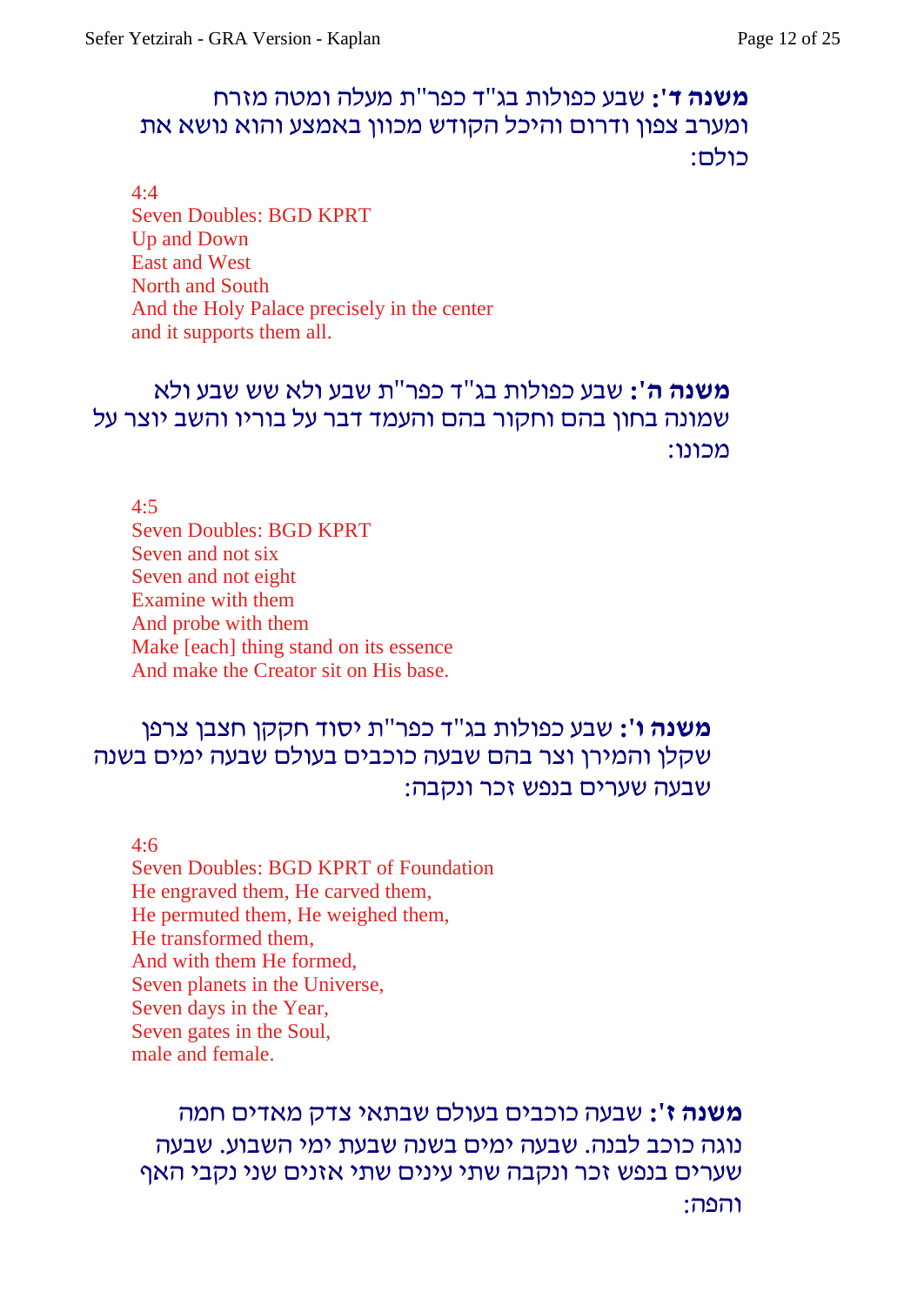#### 4:7

Seven planets in the Universe: Saturn, Jupiter, Mars, Sun, Venus, Mercury, Moon. Seven days in the Year: The seven days of the week. Seven gates in the Soul, male and female: Two eyes, two ears, two nostrils, and the mouth.

# **משנה ח':** *(בבא <sup>א</sup>')* המליך אות ב' בחכמה וקשר לו כתר וצרפן זה בזה וצר בהם לבנה בעולם יום ראשון בשנה ועין ימין בנפש זכר ונקבה:

4:8

He made the letter Bet king over Wisdom And He bound a crown to it And He combined one with another And with them He formed The Moon in the Universe Sunday in the Year The right eye in the Soul, male and female.

# **משנה ט':** *(בבא <sup>ב</sup>')* המליך אות ג' בעושר וקשר לו כתר וצרפן זה בזה וצר בהם מאדים בעולם יום שני בשנה ואזן ימין בנפש זכר ונקבה:

4:9

He made the letter Gimel king over Wealth And He bound a crown to it And He combined one with another And with them He formed Mars in the Universe Monday in the Year The right ear in the Soul, male and female.

# **משנה י':** *(בבא <sup>ג</sup>')* המליך אות ד' בזרע וקשר לו כתר וצרפן זה בזה וצר בהם חמה בעולם יום שלישי בשנה ונחיר ימין בנפש זכר ונקבה:

4:10 He made the letter Dalet king over Seed And He bound a crown to it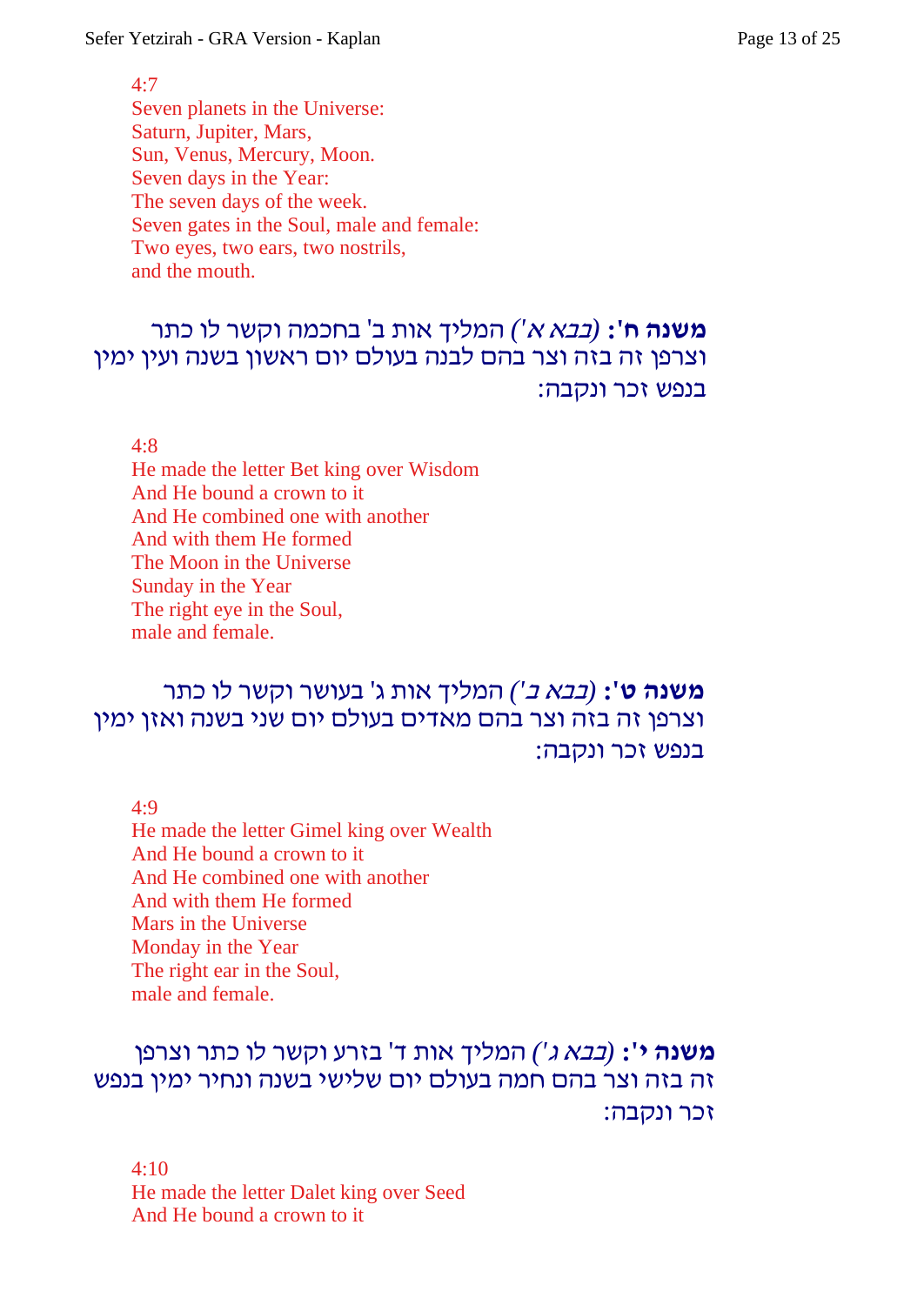And He combined one with another And with them He formed The Sun in the Universe Tuesday in the Year The right nostril in the Soul, male and female.

### **משנה י"א:** *(בבא <sup>ד</sup>')* המליך אות כ' בחיים וקשר לו כתר וצרפן זה בזה וצר בהם נוגה בעולם יום רביעי בשנה ועין שמאל בנפש זכר ונקבה:

4:11

He made the letter Kaf king over Life And He bound a crown to it And He combined one with another And with them He formed Venus in the Universe Wednesday in the Year The left eye in the Soul, male and female.

# **משנה י"ב:** *(בבא <sup>ה</sup>')* המליך אות פ' בממשלה וקשר לו כתר וצרפן זה בזה וצר בהם כוכב בעולם יום חמישי בשנה ואזן שמאל בנפש זכר ונקבה:

4:12

He made the letter Peh king over Dominance And He bound a crown to it And He combined one with another And with them He formed Mercury in the Universe Thursday in the Year The left ear in the Soul, male and female.

# **משנה י"ג:** *(בבא <sup>ו</sup>')* המליך אות ר' בשלום וקשר לו כתר וצרפן זה בזה וצר בהם שבתאי בעולם יום ששי בשנה ונחיר שמאל בנפש זכר ונקבה:

4:13 He made the letter Resh king over Peace And He bound a crown to it And He combined one with another And with them He formed Saturn in the Universe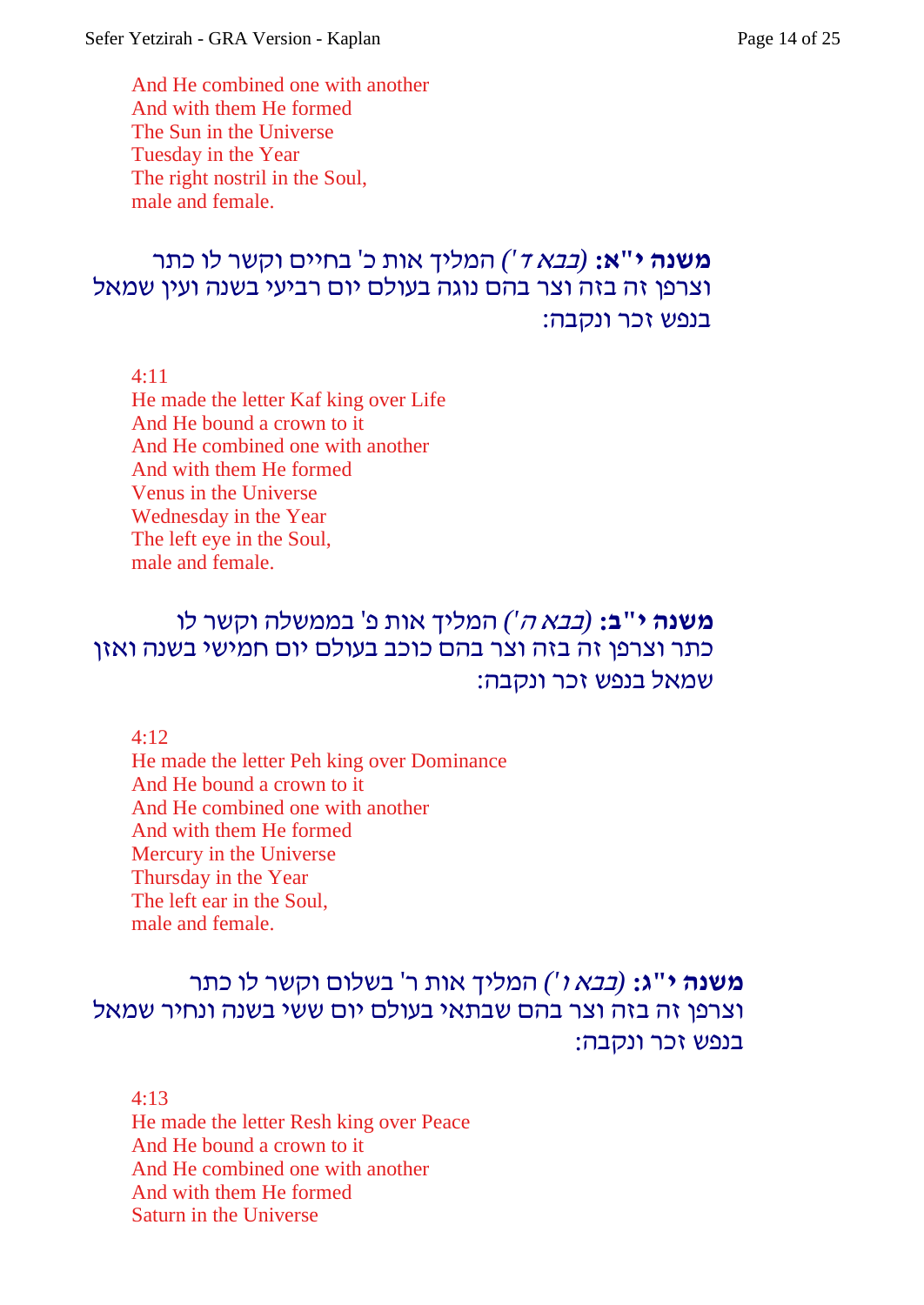Friday in the Year The left nostril in the Soul, male and female.

# **משנה י"ד:** *(בבא <sup>ז</sup>')* המליך אות ת' בחן וקשר לו כתר וצרפן זה בזה וצר בהם צדק בעולם יום שבת בשנה ופה בנפש זכר ונקבה:

4:14

He made the letter Tav king over Grace And He bound a crown to it And He combined one with another And with them He formed Jupiter in the Universe The Sabbath in the Year The mouth in the Soul, male and female.

**משנה ט"ו:** שבע כפולות בג"ד כפר"ת שבהן נחקקין שבעה עולמות, שבעה רקיעין, שבע ארצות, שבעה ימים, שבעה נהרות, שבעה מדברות, שבעה ימים, שבעה שבועות, שבע שנים, שבע שמיטין, שבעה יובלות, והיכל הקדש. לפיכך חבב את השביעיות תחת כל השמים:

4:15

Seven Doubles: BGD KPRT With them were engraved Seven Universes, seven firmaments, seven lands, seven seas, seven rivers, seven deserts, seven days, seven weeks, seven years, seven sabbaticals, seven jubilees, and the Holy Palace. Therefore, He made sevens beloved under all the heavens.

**משנה ט"ז:** שתי אבנים בונות שני בתים, שלש אבנים בונות ששה בתים, ארבע אבנים בונות ארבעה ועשרים בתים, חמש אבנים בונות מאה ועשרים בתים, שש אבנים בונות שבע מאות ועשרים בתים, שבע אבנים בונות חמשת אלפים וארבעים בתים, מכאן ואילך צא וחשוב מה שאין הפה יכול לדבר ואין האוזן יכולה לשמוע: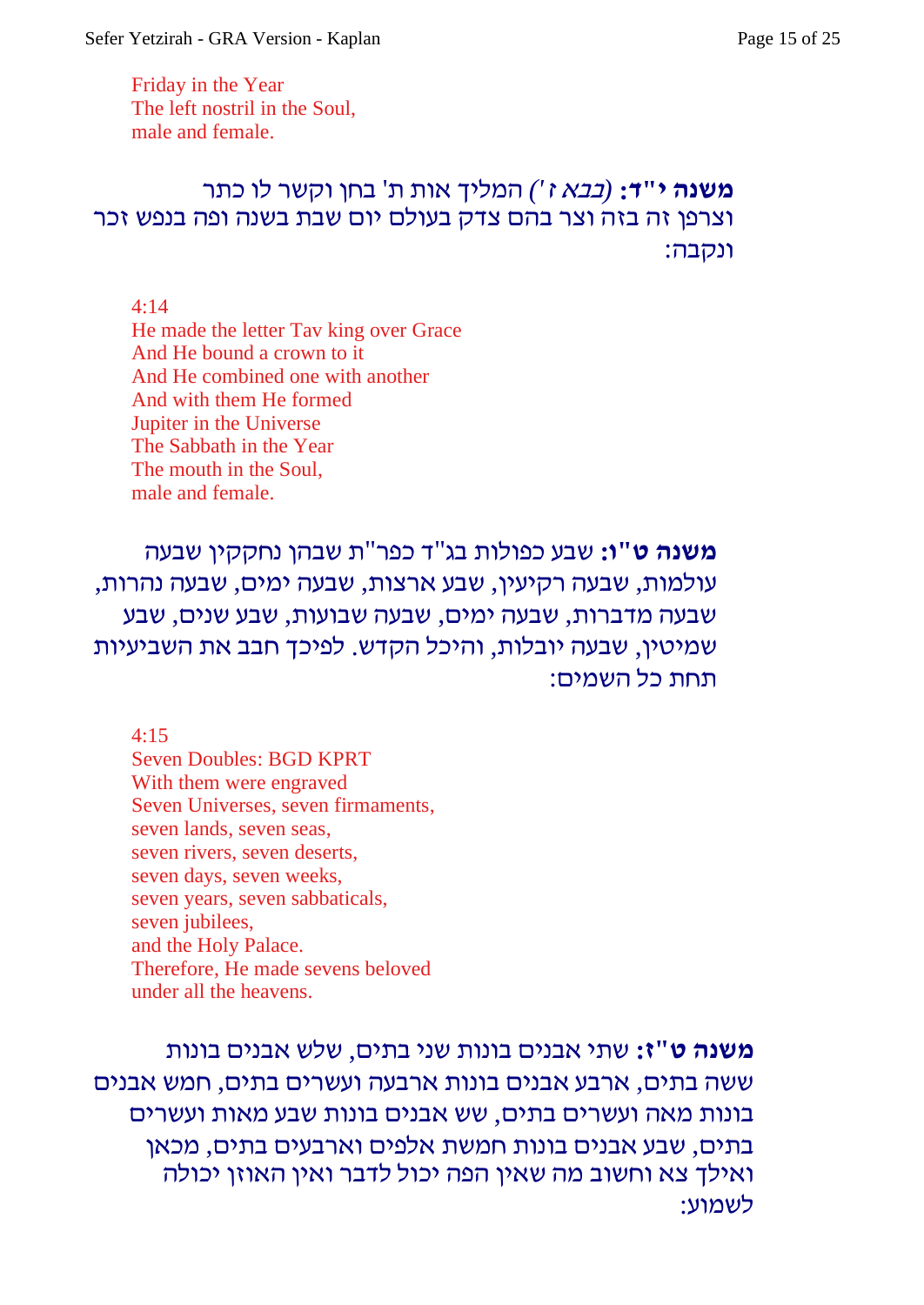Sefer Yetzirah - GRA Version - Kaplan Page 16 of 25

#### 4:16

Two stones build 2 houses Three stones build 6 houses Four stones build 24 houses Five stones build 120 houses Six stones build 620 houses Seven stones build 5040 houses From here on go out and calculate that which the mouth cannot speak and the ear cannot hear.

#### Chapter 5

# **משנה א':** שתים עשרה פשוטות ה' ו' ז', ח', ט' י', ל' נ' ס', ע' צ' ק', יסודן שיחה הרהור הלוך, ראיה שמיעה מעשה, תשמיש ריח שינה, רוגז לעיטה שחוק:

5:1

Twelve Elementals: Heh, Vav, Zayin, Chet, Tet, Yud, Lamed, Nun, Samekh, Eyin, Tzadi, Kuf. Their foundation is speech, thought, motion, sight, hearing, action, coition, smell, sleep, anger, taste, laughter.

**משנה ב**': שתים עשרה פשוטות ה' ו' ז', ח' ט' י', ל' נ' ס', ע' צ' ק', יסודן שנים עשר גבולי אלכסון, גבול מזרחית רומית גבול מזרחית צפונית גבול מזרחית תחתית, גבול דרומית רומית גבול דרומית מזרחית גבול דרומית תחתית, גבול מערבית רומית גבול מערבית דרומית גבול מערבית תחתית, גבול צפונית רומית גבול צפונית מערבית גבול צפונית תחתית, ומתרחבין והולכין עד עדי עד והן הן גבולות עולם:

5:2 Twelve Elementals HVZ ChTY LWS OTzQ Their foundation is the twelve diagonal boundaries: The east upper boundary The east northern boundary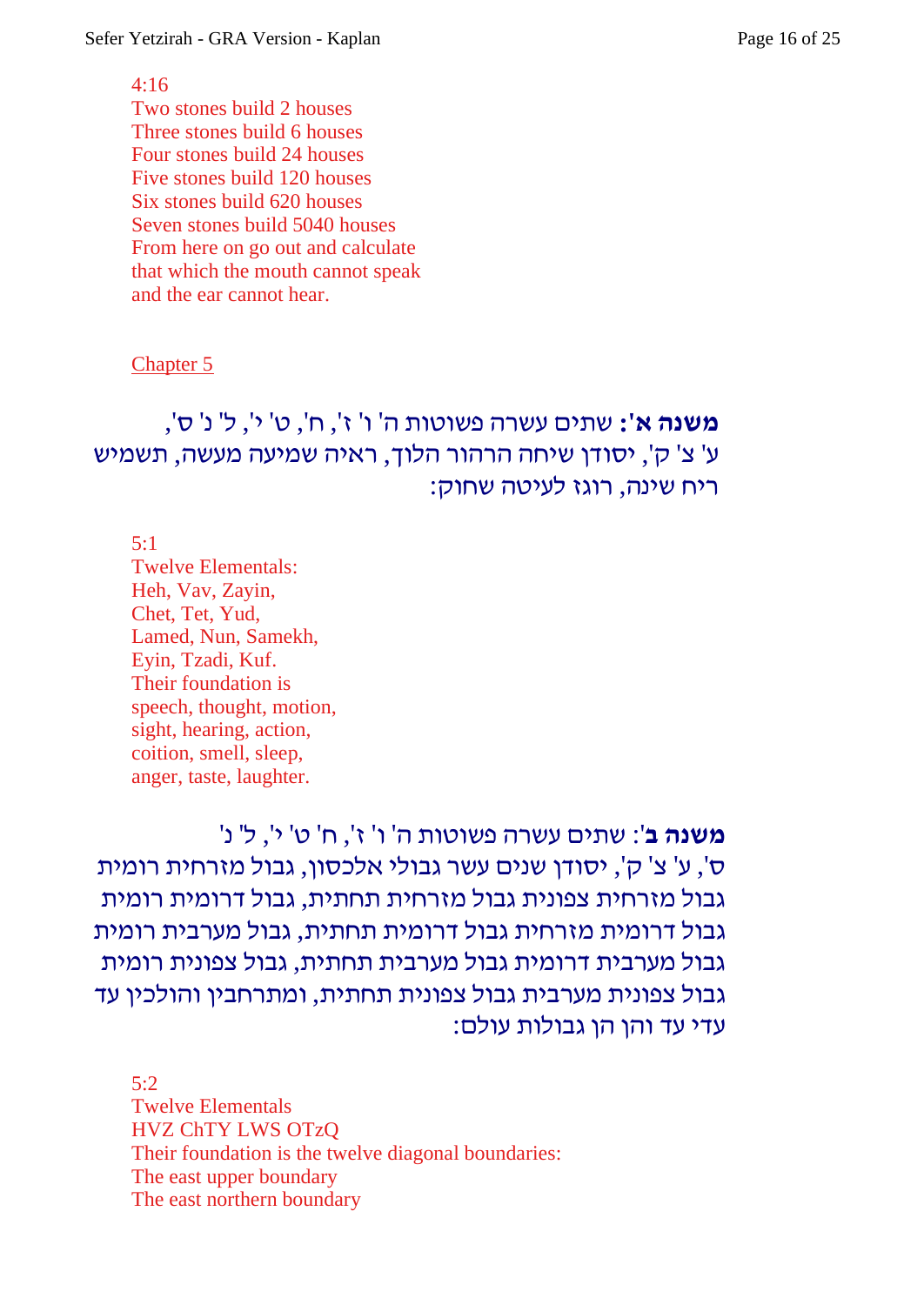The east lower boundary The south upper boundary The south eastern boundary The south lower boundary The west upper boundary The west southern boundary The west lower boundary The north upper boundary The north western boundary The north lower boundary They extend continually until eternity of eternities And it is they that are the boundaries of the Universe.

**משנה ג**': שתים עשרה פשוטות ה' ו' ז', ח' ט' י', ל' נ' ס', ע' צ' ק', יסודן חקקן חצבן צרפן שקלן והמירן וצר בהם שנים עשר מזלות בעולם שנים עשר חדשים בשנה שנים עשר מנהיגים בנפש זכר ונקבה:

5:3 Twelve Elementals HVZ ChTY LNS OTzQ Their foundation is [that] He engraved them, carved them, permuted them, weighed them, and transformed them, And with them He formed twelve constellations in the Universe twelve months in the Year and twelve directors in the Soul, male and female.

# **משנה ד':** שנים עשר מזלות בעולם טלה שור תאומים סרטן אריה בתולה מאזנים עקרב קשת גדי דלי דגים:

#### 5:4

Twelve constellations in the Universe: Aries (T'leh, the Ram) Taurus (Shor, the Bull) Gemini (Teumim, the Twins) Cancer (Sartan, the Crab) Leo (Ari, the Lion) Virgo (Betulah, the Virgin) Libra (Maznayim, the Scales) Scorpio (Akrav, the Scorpion) Sagittarius (Keshet, the Archer) Capricorn (Gedi, the Kid) Aquarius (Deli, the Water Drawer) Pisces (Dagin, the Fish)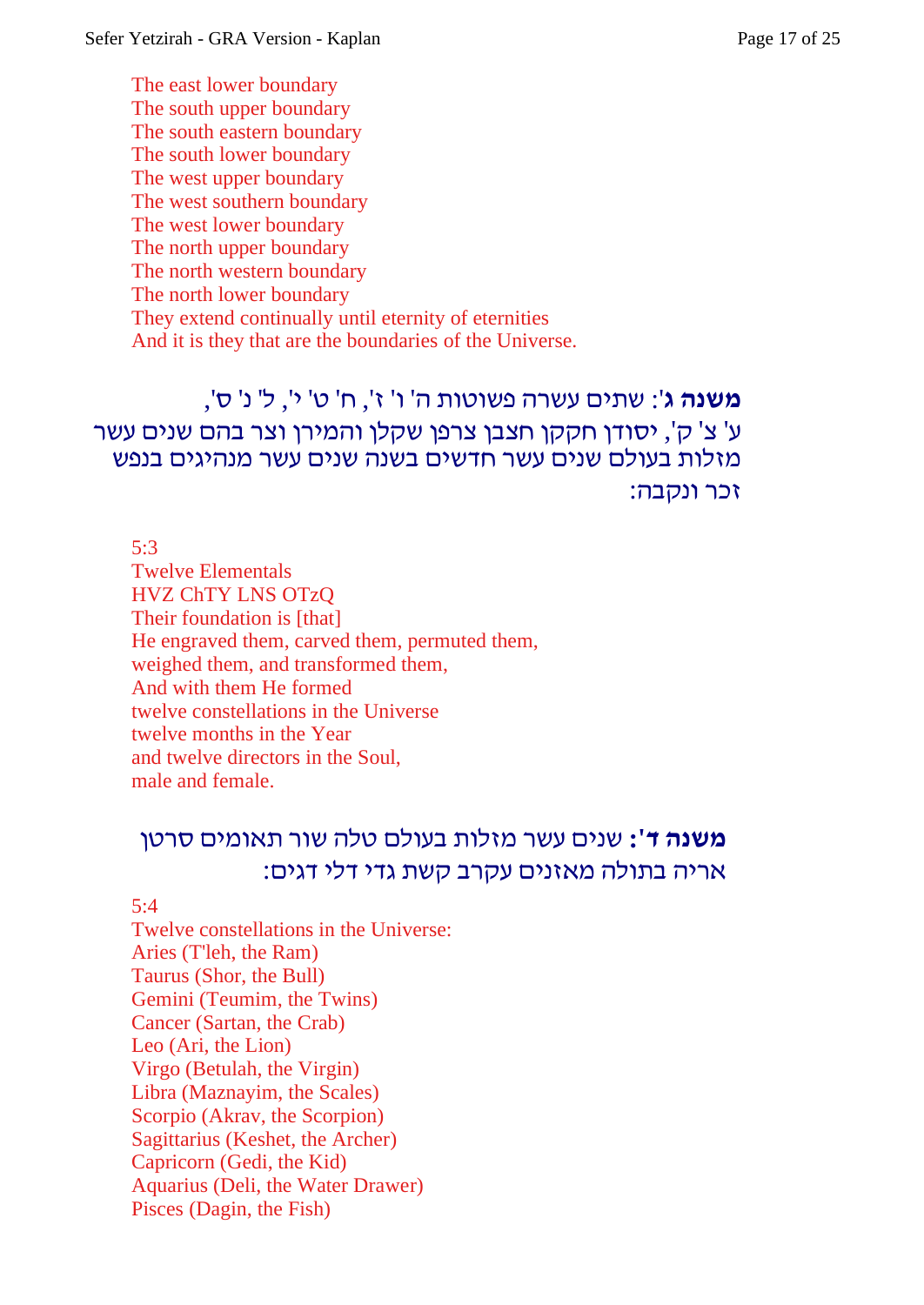# **משנה ה':** שנים עשר חדשים בשנה ניסן אייר סיון תמוז אב אלול תשרי חשון כסלו טבת שבט אדר:

5:5

Twelve months in the year Nissan, Iyar, Sivan, Tamuz, Av, Elul, Tishrei, Cheshvan, Kislev, Tevet, Shevat, Adar.

# **משנה ו':** שנים עשר מנהיגים בנפש זכר ונקבה שתי ידים שתי רגלים שתי כליות מרה דקין כבד קורקבן קבה טחול:

#### 5:6

Twelve directors in the soul male and female, The two hands, the two feet, the two kidneys, the gall bladder, the intestines, the liver, the korkeban, the kivah, the spleen.

**משנה ז':** *(בבא <sup>א</sup>' מהראשונה)* המליך אות ה' בשיחה וקשר לו כתר וצרפן זה בזה וצר בהם טלה בעולם וניסן בשנה ורגל ימין בנפש זכר ונקבה: *(בבא <sup>ב</sup>' מהראשונה)* המליך אות ו' בהרהור וקשר לו כתר וצרפן זה בזה וצר בהם שור בעולם ואייר בשנה וכוליא ימנית בנפש זכר ונקבה: *(בבא <sup>ג</sup>' מהראשונה)* המליך אות ז' בהלוך וקשר לו כתר וצרפן זה בזה וצר בהם תאומים בעולם וסיון בשנה ורגל שמאל בנפש זכר ונקבה:

5:7 He made the letter Heh king over speech And He bound a crown to it And He combined one with another And with them He formed Aries in the Universe Nissan in the Year And the right foot in the Soul male and female.

He made the letter Vav king over thought And He bound a crown to it And He combined one with another And with them He formed Taurus in the Universe Iyar in the Year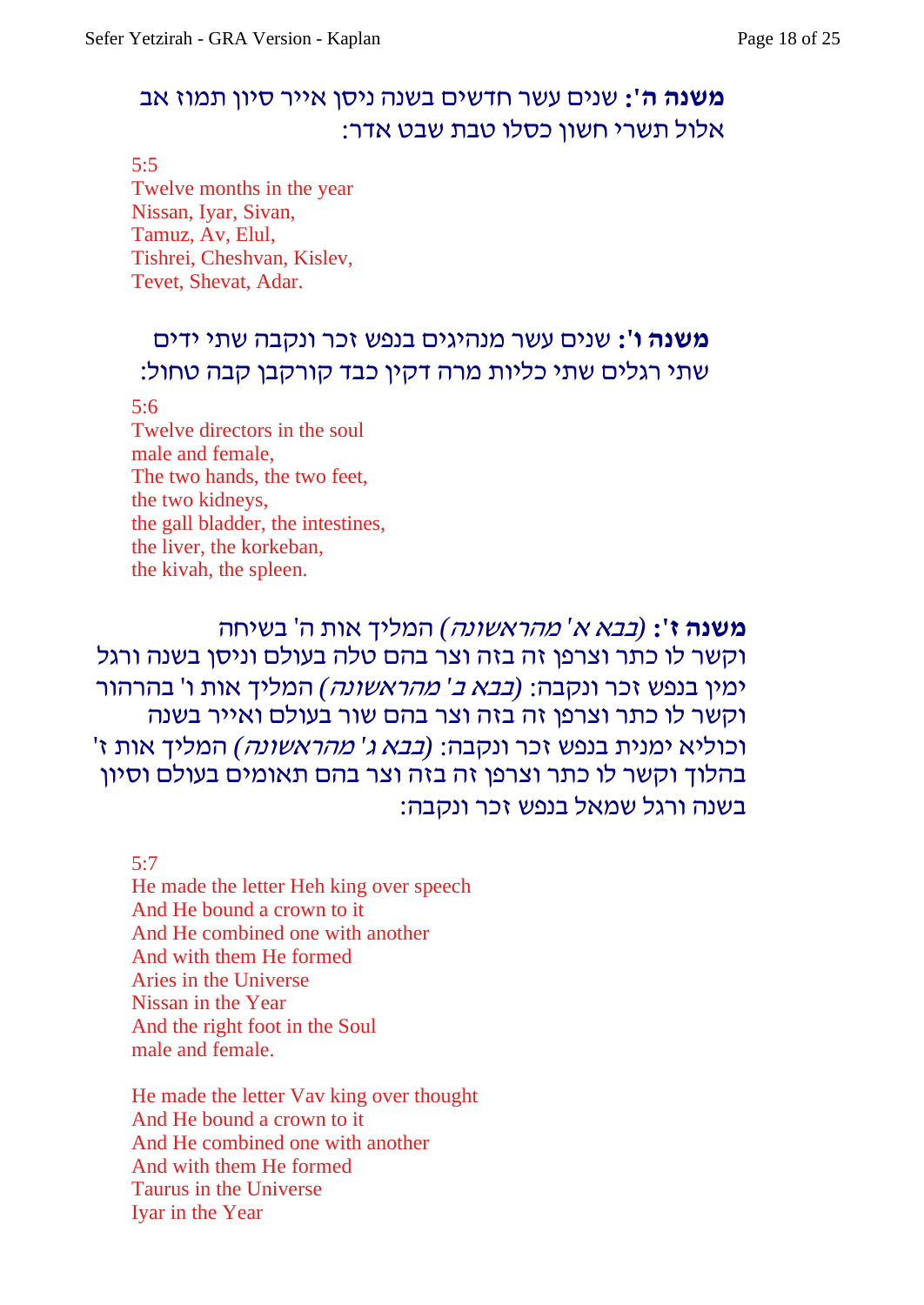And the right kidney in the Soul male and female.

He made the letter Zayin king over motion And He bound a crown to it And He combined one with another And with them He formed Gemini in the Universe Sivan in the Year And the left foot in the Soul male and female.

**משנה ח':** *(בבא <sup>א</sup>' מהשניה)* המליך אות ח' בראיה וקשר לו כתר וצרפן זה בזה וצר בהם סרטן בעולם ותמוז בשנה ויד ימין בנפש זכר ונקבה: *(בבא <sup>ב</sup>' מן השניה)* המליך אות ט' בשמיעה וקשר לו כתר וצרפן זה בזה וצר בהם אריה בעולם ואב בשנה וכוליא שמאלית בנפש זכר ונקבה: *(בבא <sup>ג</sup>' מן השניה)* המליך אות י' במעשה וקשר לו כתר וצרפן זה בזה וצר בהם בתולה בעולם ואלול בשנה ויד שמאל בנפש זכר ונקבה:

5:8

He made the letter Chet king over sight And He bound a crown to it And He combined one with another And with them He formed Cancer in the Universe Tamuz in the Year And the right hand in the Soul male and female.

He made the letter Tet king over hearing And He bound a crown to it And He combined one with another And with them He formed Leo in the Universe Av in the Year And the left kidney in the Soul male and female.

He made the letter Yud king over action And He bound a crown to it And He combined one with another And with them He formed Virgo in the Universe Elul in the Year And the left hand in the Soul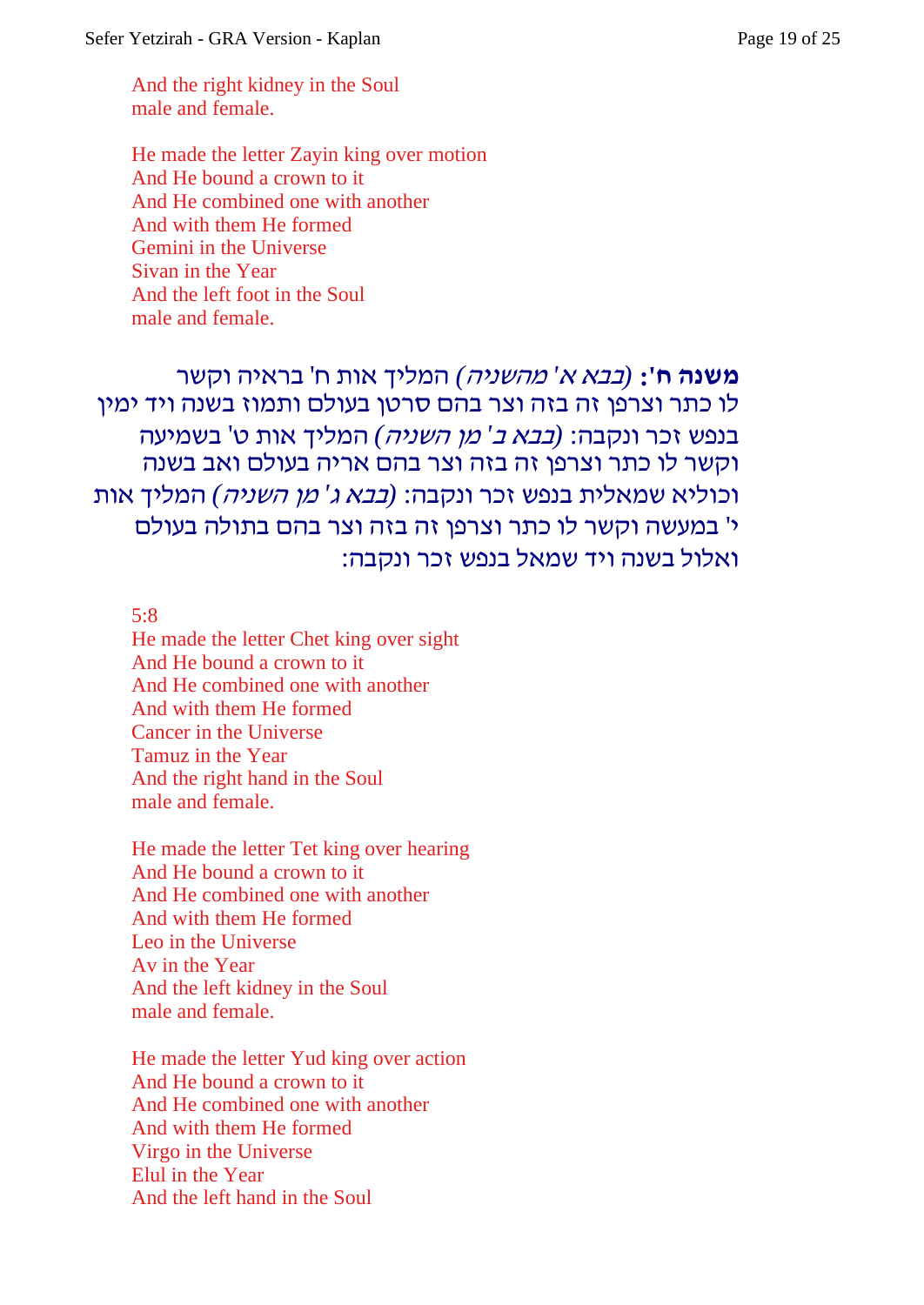male and female.

**משנה ט':** *(בבא <sup>א</sup>' מן השלישית)* המליך אות ל' בתשמיש וקשר לו כתר וצרפן זה בזה וצר בהם מאזנים בעולם ותשרי בשנה ומרה בנפש זכר ונקבה: *(בבא <sup>ב</sup>' מן השלישית)* המליך אות נ' בריח וקשר לו כתר וצרפן זה בזה וצר בהם עקרב בעולם וחשון בשנה ודקין בנפש זכר ונקבה: *(בבא <sup>ג</sup>' מן השלישית)* המליך אות ס' בשינה וקשר לו כתר וצרפן זה בזה וצר בהם קשת בעולם וכסלו בשנה וקבה בנפש וכר ונקבה:

#### 5:9

He made the letter Lamed king over coition And He bound a crown to it And He combined one with another And with them He formed Libra in the Universe Tishrei in the Year And the gall bladder in the Soul male and female.

He made the letter Nun king over smell And He bound a crown to it And He combined one with another And with them He formed Scorpio in the Universe Cheshvan in the Year And the intestine in the Soul male and female.

He made the letter Samekh king over sleep And He bound a crown to it And He combined one with another And with them He formed Sagittarius in the Universe Kislev in the Year And the Kivah in the Soul male and female.

**משנה י':** *(בבא <sup>א</sup>' מן הרביעית)* המליך אות ע' ברוגז וקשר לו כתר וצרפן זה בזה וצר בהם גדי בעולם וטבת בשנה וכבד בנפש זכר ונקבה: *(בבא <sup>ב</sup>' מן הרביעית)* המליך אות צ' בלעיטה וקשר לו כתר וצרפן זה בזה וצר בהם דלי בעולם ושבט בשנה וקורקבן בנפש זכר ונקבה: *(בבא <sup>ג</sup>' הרביעית)* המליך אות ק' בשחוק וקשר לו כתר וצרפן זה בזה וצר בהם דגים בעולם ואדר בשנה וטחול בנפש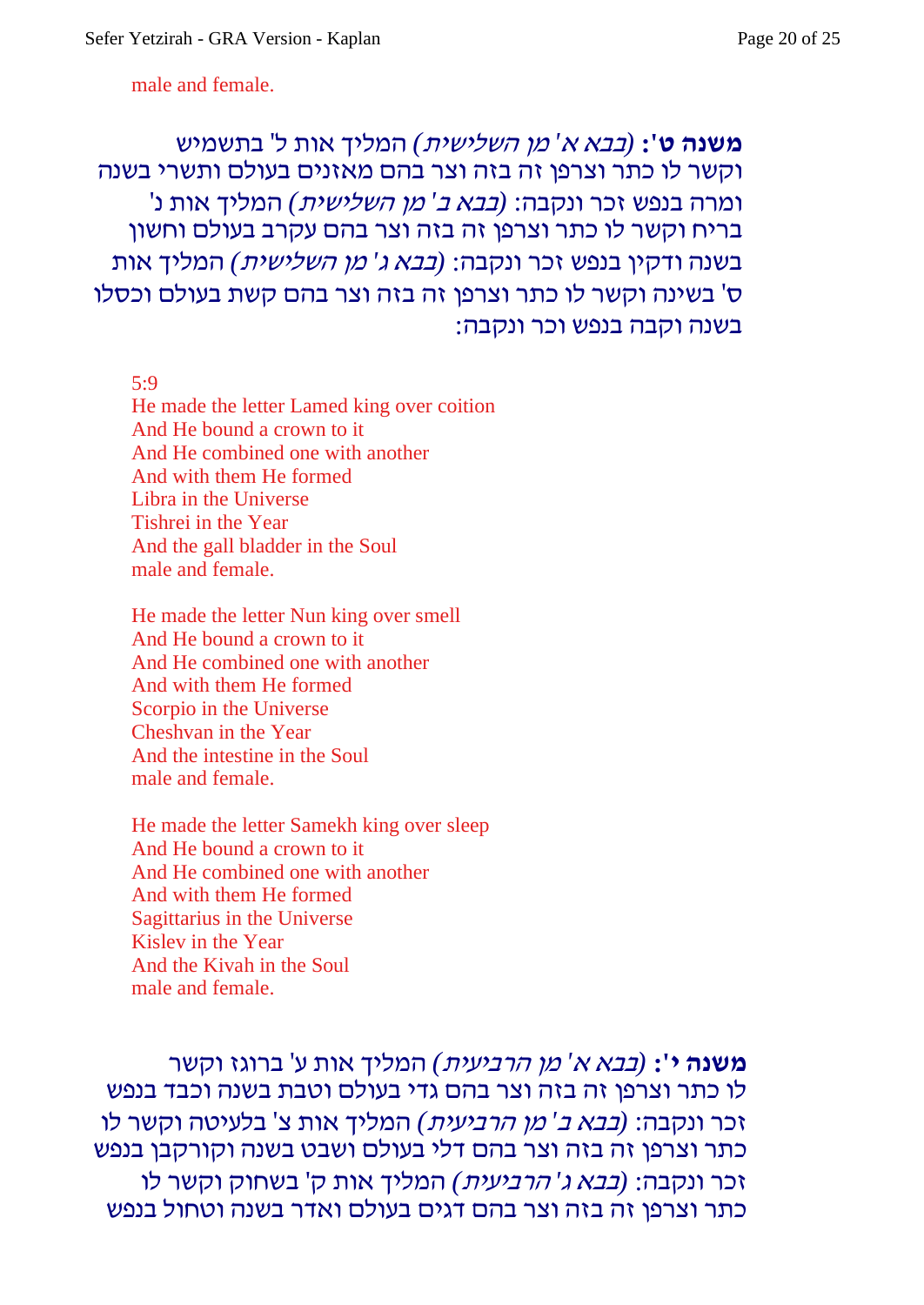### זכר ונקבה. עשאן כמין עריבה סידרן כמין חומה ערכן כמין מלחמה:

#### 5:10

He made the letter Eyin king over anger And He bound a crown to it And He combined one with another And with them He formed Capricorn in the Universe Tevet in the Year And the liver in the Soul male and female.

He made the letter Tzadi king over taste And He bound a crown to it And He combined one with another And with them He formed Aquarius in the Universe Shevat in the Year And the Korkeban in the Soul male and female.

He made the letter Kuf king over laughter And He bound a crown to it And He combined one with another And with them He formed Pisces in the Universe Adar in the Year And the spleen in the Soul male and female.

He made them like a trough He arranged them like a wall He set them up like a battle.

#### Chapter 6

**משנה א':** אלו הם שלש אמות אמ"ש ויצאו מהם שלשה אבות והם אויר מים אש ומאבות תולדות, שלשה אבות ותולדותיהם ושבעה כוכבים וצבאותיהם ושנים עשר גבולי אלכסון. ראיה לדבר עדים נאמנים בעולם שנה נפש ושנים עשר חק ושבעה ושלשה פקדן בתלי וגלגל ולב:

6:1 These are the Three Mothers AMSh.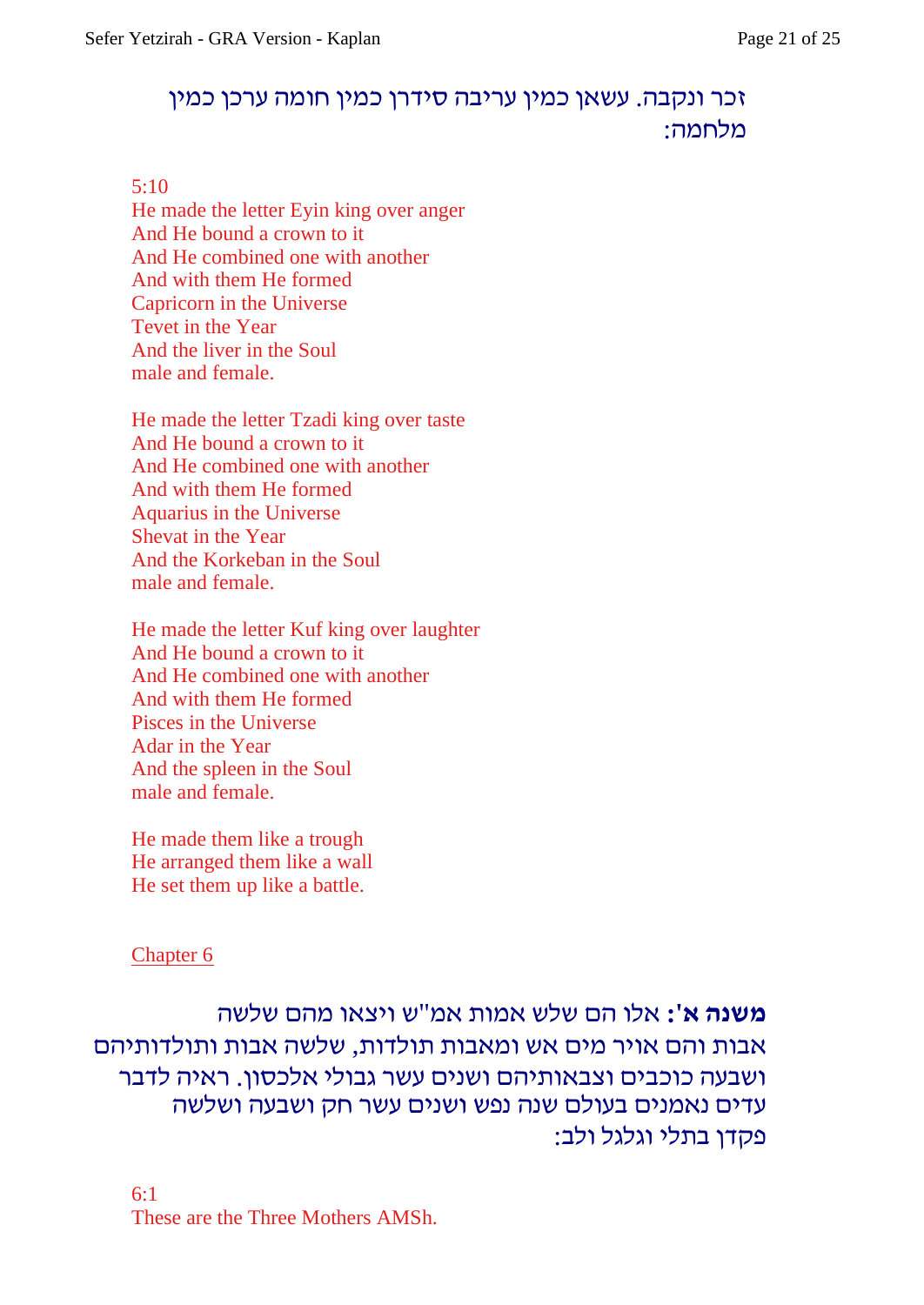And from them emanated Three Fathers, and they are air, water, and fire. and from the Fathers, descendents. Three Fathers and their descendents. And seven planets and their hosts, And twelve diagonal boundaries. A proof of this true witnesses in the Universe, Year, Soul and a rule of twelve and seven and three: He set them in the Teli, the Cycle, and the Heart.

# **משנה ב':** שלש אמות אמ"ש אויר מים אש אש למעלה ומים למטה ואויר רוח חק מכריע בינתים וסימן לדבר האש נושא את המים, מ' דוממת ש' שורקת א' אויר רוח חק מכריע בינתים:

6:2

Three Mothers: AMSh Air, water, and fire. Fire is above, water is below, and air of Breath is the rule that decides between them. And a sign of this thing is that fire supports water. Mem hums, Shin hisses, and Alef is the breath of air that decides between them.

### **משנה ג':** תלי בעולם כמלך על כסאו גלגל בשנה כמלך במדינה לב בנפש כמלך במלחמה:

6:3

The Teli in the Universe is like a king on his throne. The Cycle in the Year is like a king in the province. The Heart in the Souh is like a king in war.

# **משנה ד':** גם את זה לעומת זה עשה אלהים טוב לעומת רע רע לעומת טוב טוב מטוב רע מרע הטוב מבחין את הרע והרע מבחין את הטוב טובה שמורה לטובים ורעה שמורה לרעים:

6:4 "Also God made one opposite the other" (Ecclesiastes 7:14). Good opposite evil, Evil opposite good. Good from good, Evil from evil.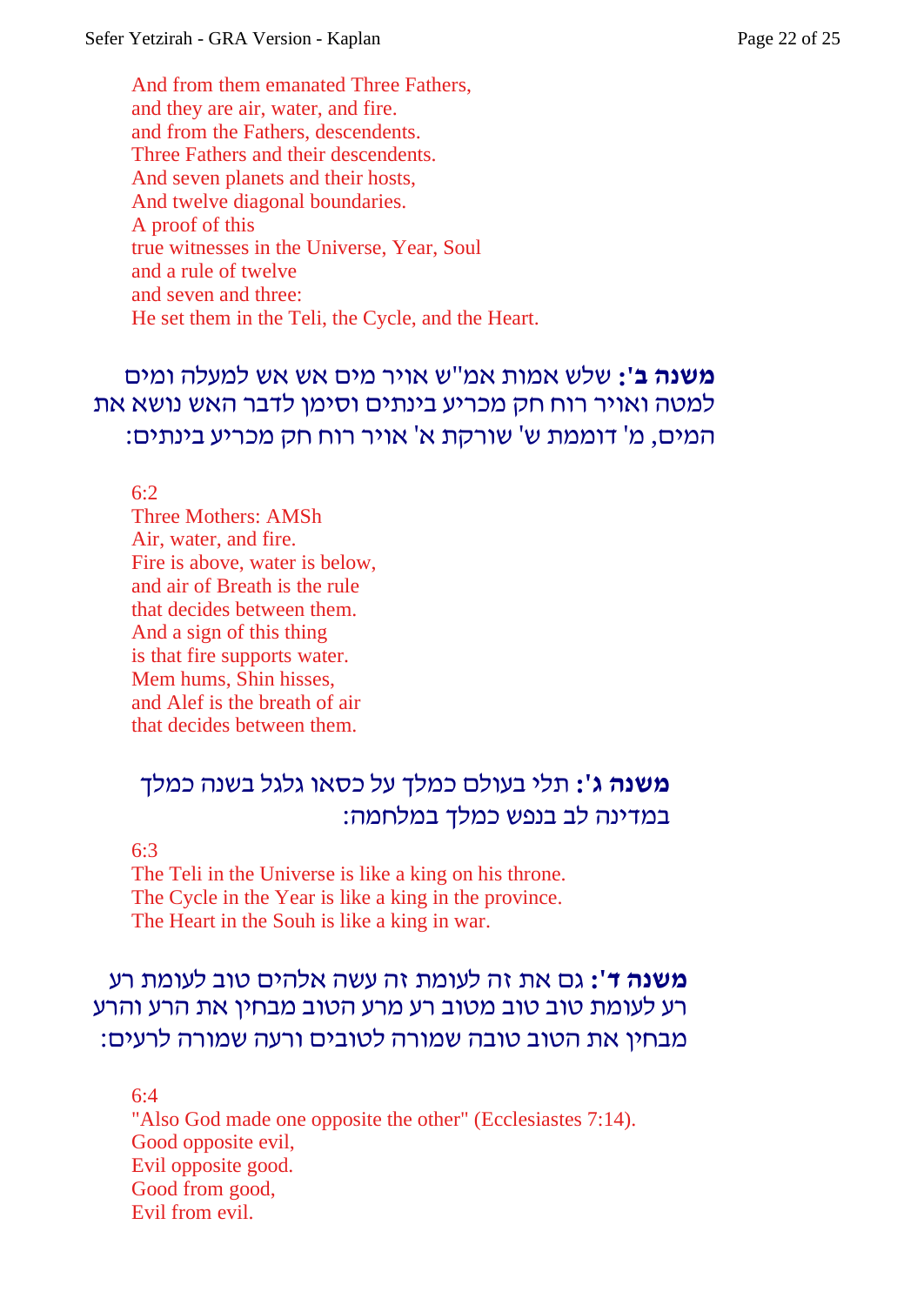Good defines evil And evil defines good. Good is kept for the good ones And evil is kept for the evil ones.

**משנה ה':** שלשה כל אחד לבדו עומד אחד מזכה ואחד מחייב ואחד מכריע בינתים. שבעה שלשה מול שלשה ואחד חק מכריע בינתים. ושנים עשר עומדין במלחמה שלשה אוהבים שלשה שונאים שלשה מחיים ושלשה ממיתים. שלשה אוהבים הלב והאזנים שלשה שונאים הכבד והמרה והלשון שלשה מחיים שני נקבי האף והטחול ושלשה ממיתים שני הנקבים והפה ואל מלך נאמן מושל בכולם ממעון קדשו עד עדי עד. אחד על גבי שלשה, שלשה על גבי שבעה, שבעה על גבי שנים עשר וכלם אדוקים זה בזה:

6:5 Three: Each one stands alone one acts as advocate one acts as accusor and one decides between them. Seven: Three opposite three and one is the rule deciding between them. Twelve stand in war: Three love, three hate, three give life and three kill Three love: the heart and the ears. Three hate: the liver, the gall, and the tongue. Three give life: the two nostrils and the spleen. Three kill: the two orifices and the mouth. And God faithful King rules over them all from His holy habitation until eternity of eternities. One on three three on seven seven on twelve, And all are bound, one to another.

**משנה ו':** אלו הם עשרים ושתים אותיות שבהן חקק אהי"ה י"ה יהו"ה אלהים אלהים יהו"ה יהו"ה צבאות אלהים צבאות אל שדי יהו"ה אדני ועשה מהם שלשה ספרים וברא מהם את כל עולמו וצר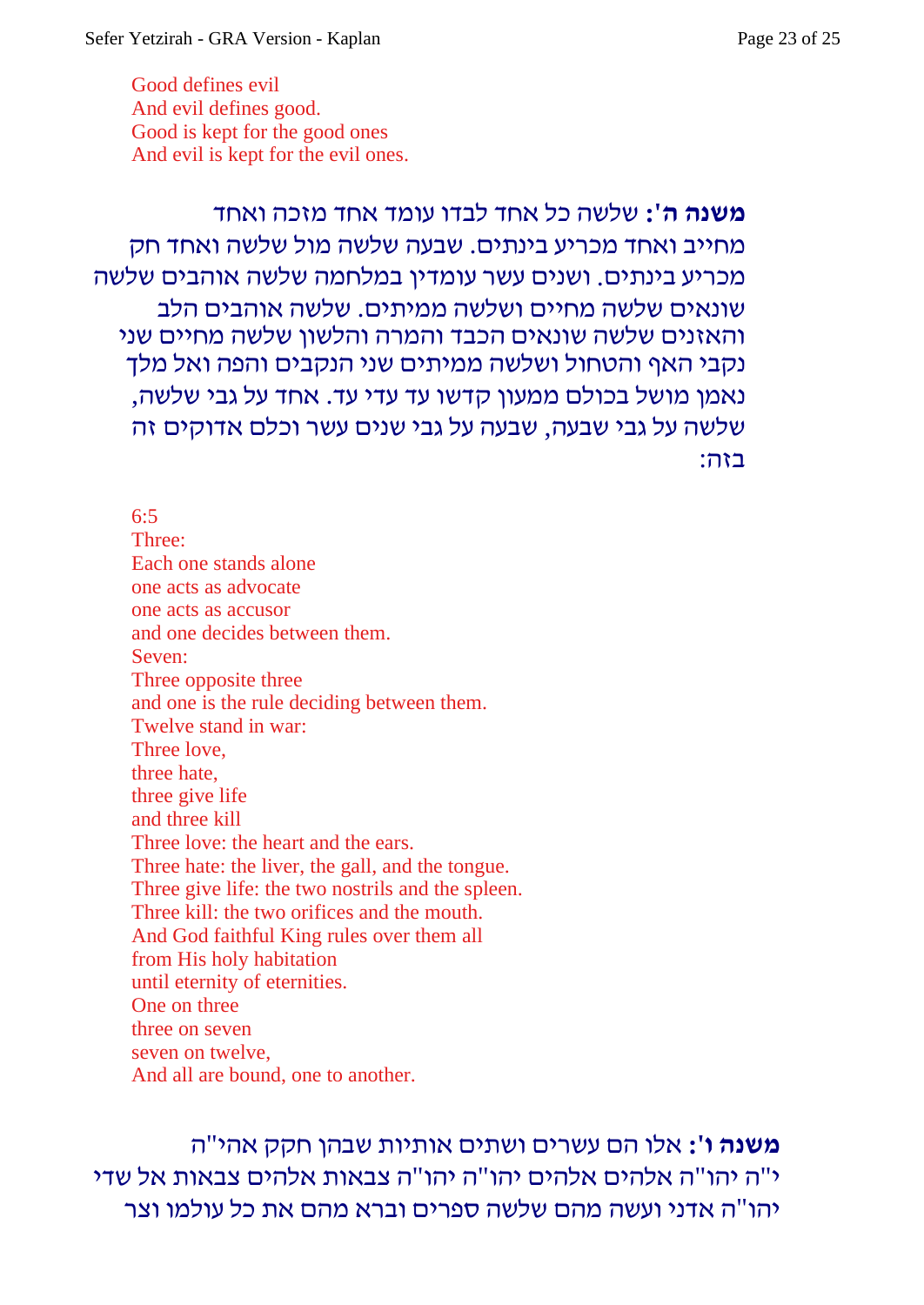### בהם את כל היצור ואת כל העתיד לצור:

#### 6:6

These are the twenty-two letters with which engraved Ehyeh, Yah, YHVH Elohim, YHVH, YHVH Tzavaot, Elohim Tzavaot, El Shaddai, YHVH Adonoy, And with them He made three Books, and with them He created His Universe, and He formed with them all that was ever formed, and all that ever will be formed.

**משנה ז':** כשבא אברהם אבינו ע"ה הביט וראה והבין וחקר וחצב וחצב ועלתה ידו הבריאה שנאמר ואת הנפש אשר עשו בחרן מיד נגלה עליו אדון הכל יתברך שמו לעד והושיבו בחיקו ונשקו על ראשו וקראו אברהם אוהבי וכרת ברית לו ולזרעו עד עולם נאמר והאמין בה' ויחשבה לו צדקה. וכרת לו ברית בין עשר אצבעות ידיו והוא ברית הלשון ובין עשר אצבעות רגליו והוא ברית המילה. וקשר עשרים ושתים אותיות התורה בלשונו וגילה לו את סודו משכן במים דלקן באש רעשן ברוח בערן בשבעה נהגן בשנים עשר מזלות:

6:7

And when Abraham our father, may he rest in peace, looked, saw, understood, probed, engraved and carved, He was successful in creation, as it is written, "And the souls that they made in Haran" (Genesis 12:5). Immediately there was revealed to him the Master of all, may His name be blessed forever, He placed him in His bosom, and kissed him on his head, and He called him, "Abraham my beloved" (Isaiah 41:8). He made a covenant with him and with his children after him forever, as it is written, "And he believed in God, and He considered it to him for righteousness" (Genesis 15:6). He made with him a covenant between the ten fingers of his hands this is the covenant of the tongue, and between the ten toes of his feet this is the covenant of circumcision,